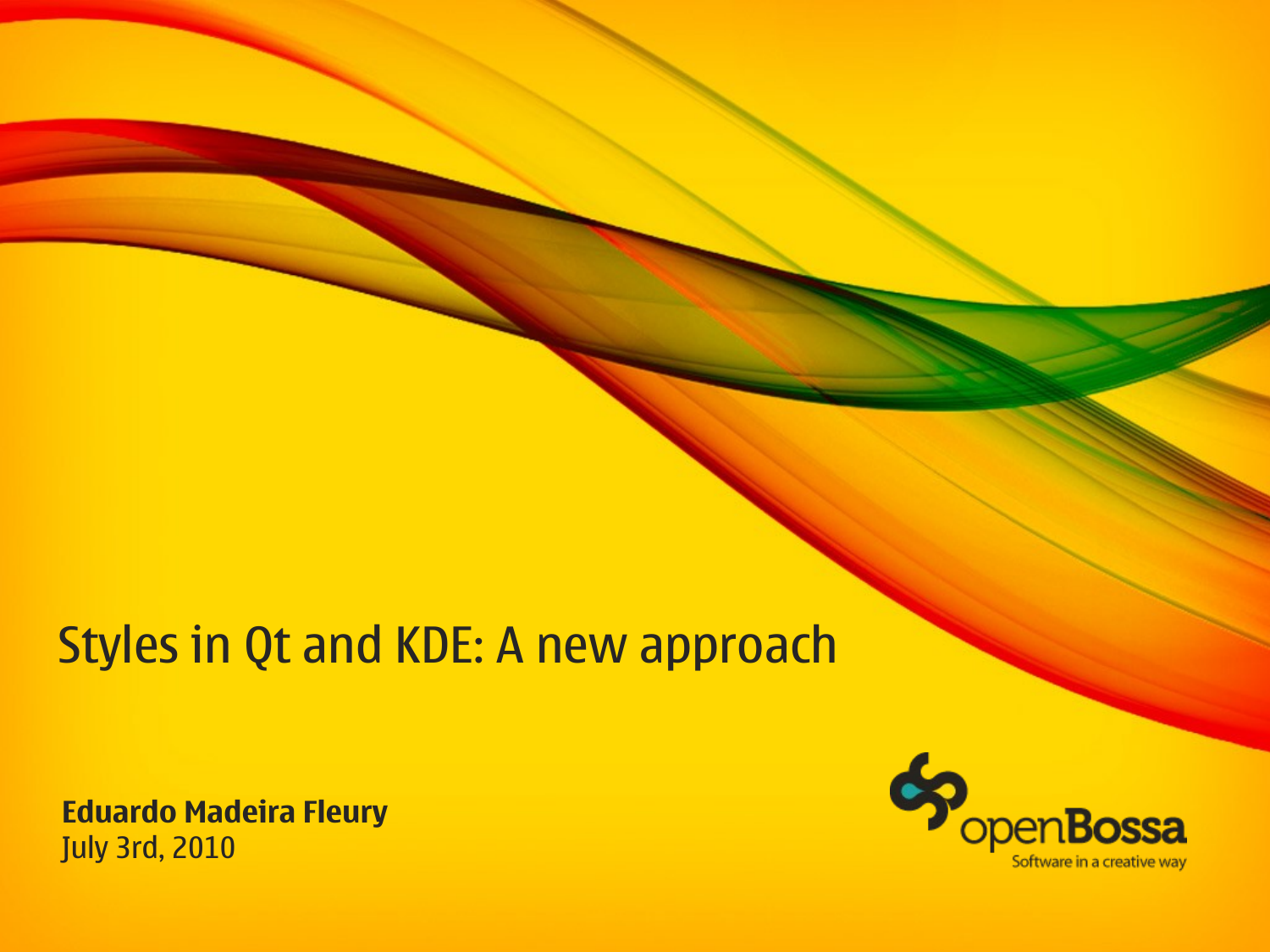### Who are we?

Nokia research institute in Brazil – INdT openBossa – FOSS stream at INdT Collaborating with Qt Software / KDE Qt Kinetic **Qt Webkit** AnchorLayout Plasma Netbook QtQuick Components (QML) Styling

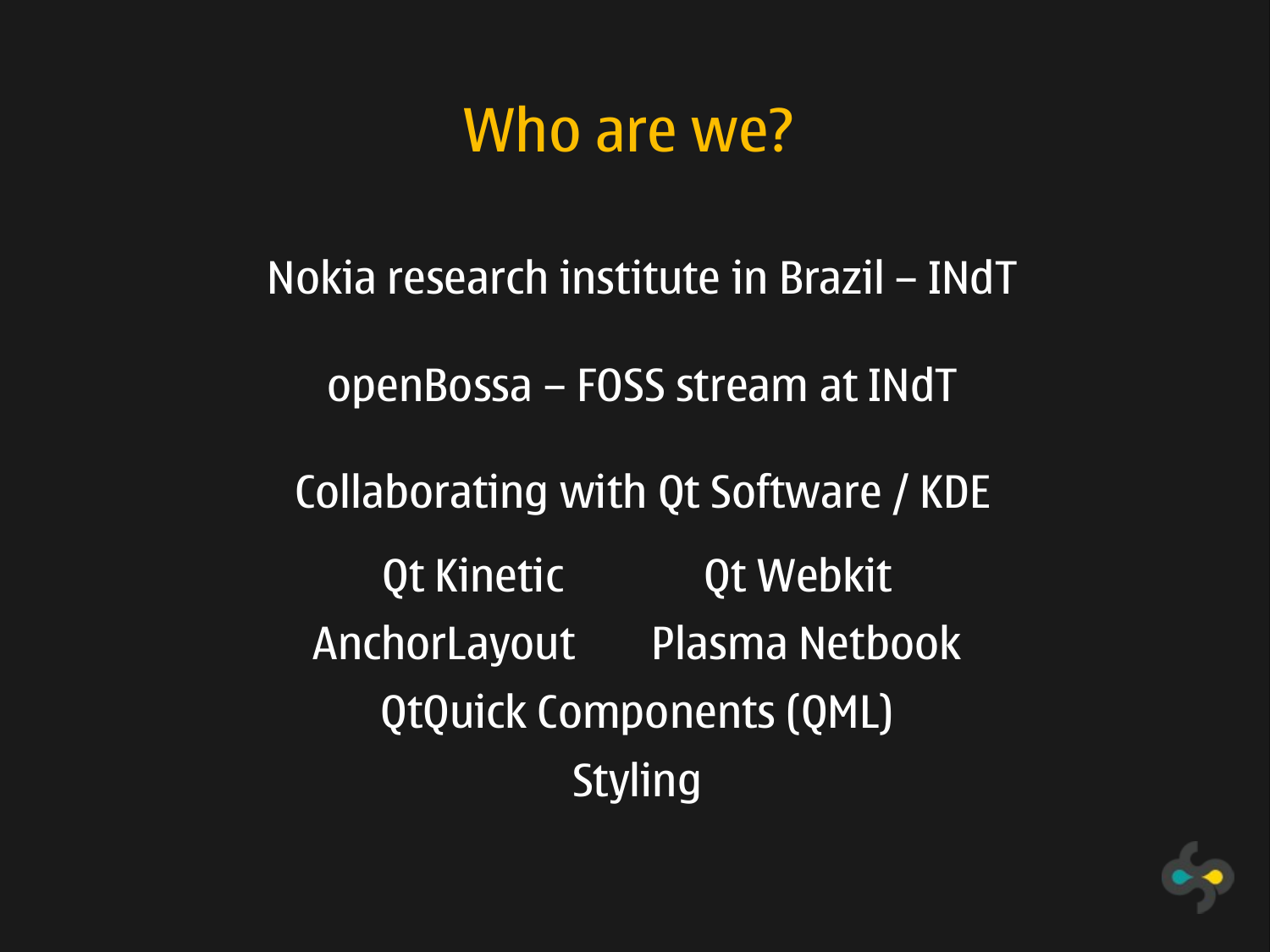### Background

Qt 4 on the road since 2005

QWidgets widely used but aging

New technologies QGraphicsView and QtQuick

Should we port old widgets to newer canvas?

Avoid code duplication

Was time for the styling system to evolve

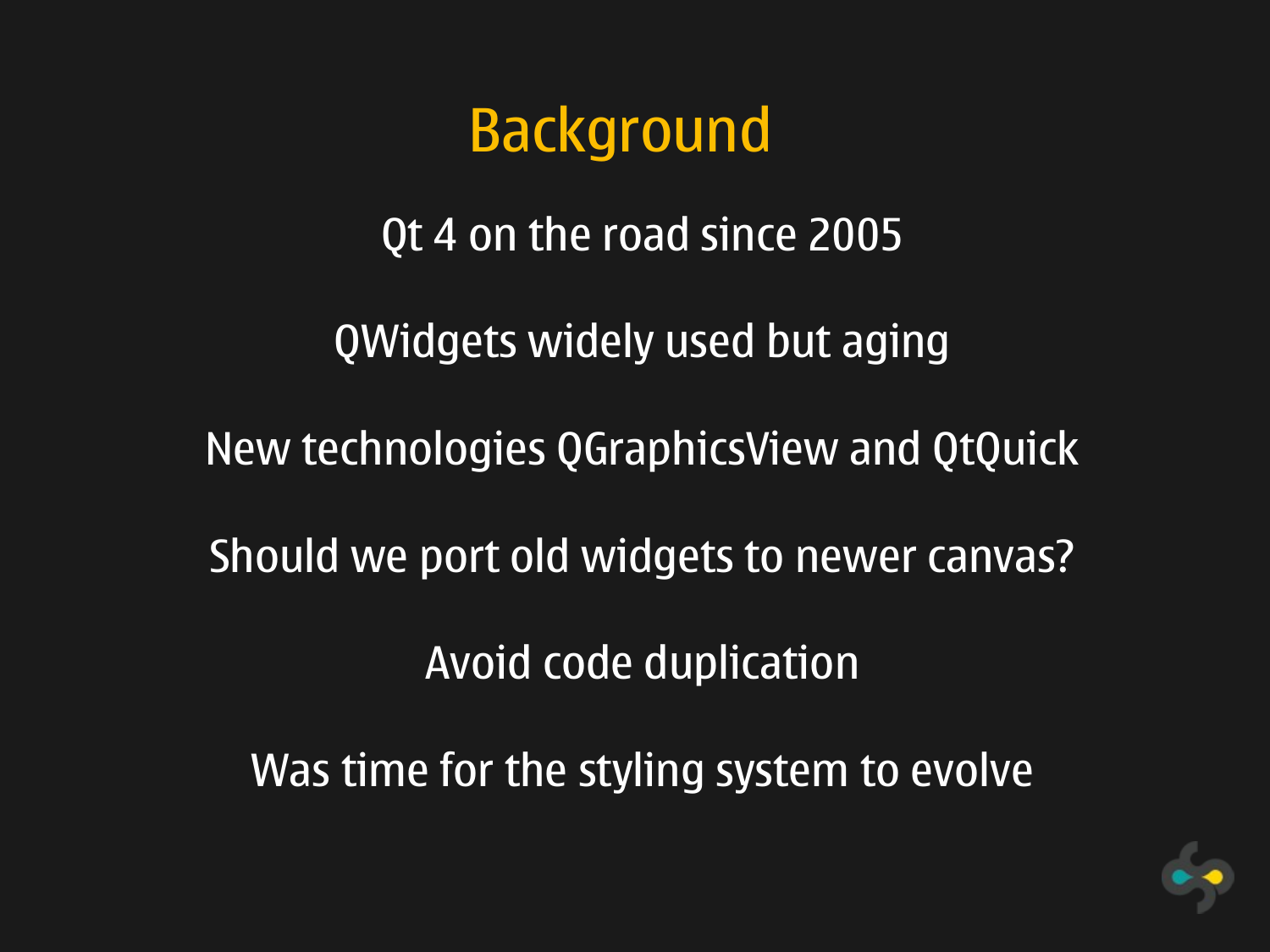### Agenda

#### About Styles

What can be improved

A new approach

Interaction with QtQuick

Conclusion

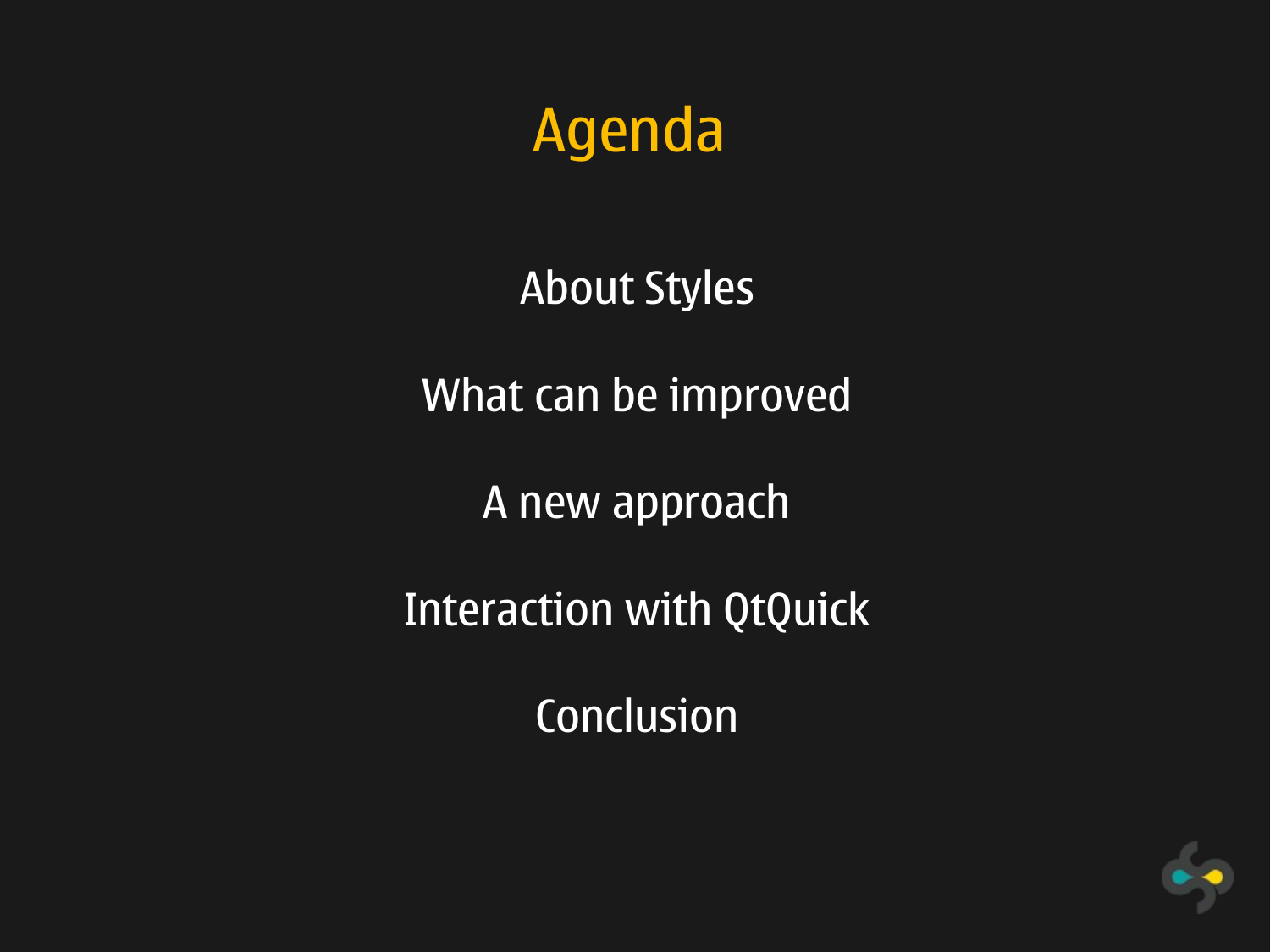### ABOUT STYLES

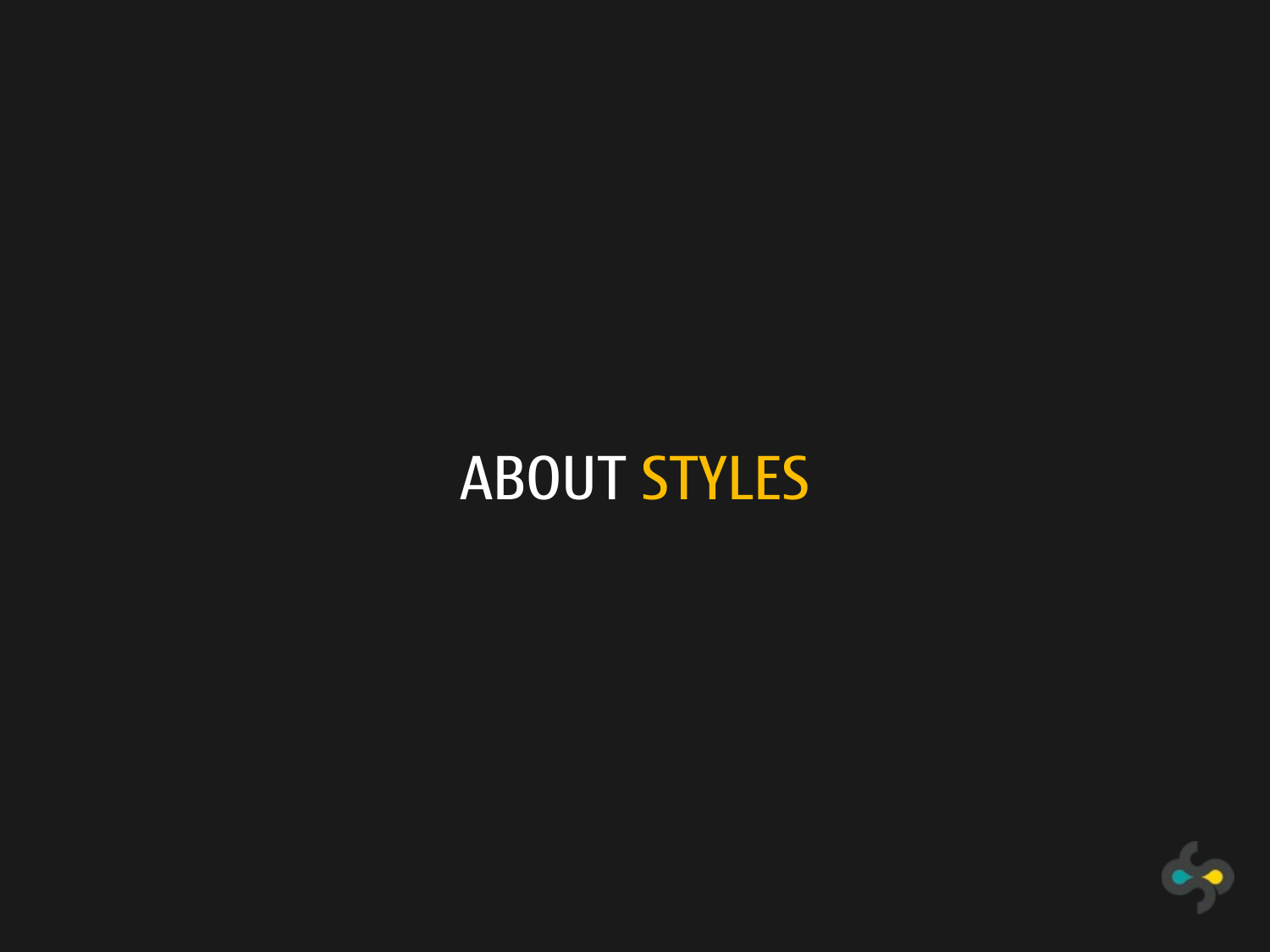#### What are Styles

#### Classes that handle the painting of widgets

Provides separation between widget logic and painting

Allow the same widgets to have different looks (KDE Styles, Gnome, Mac, Win, etc)

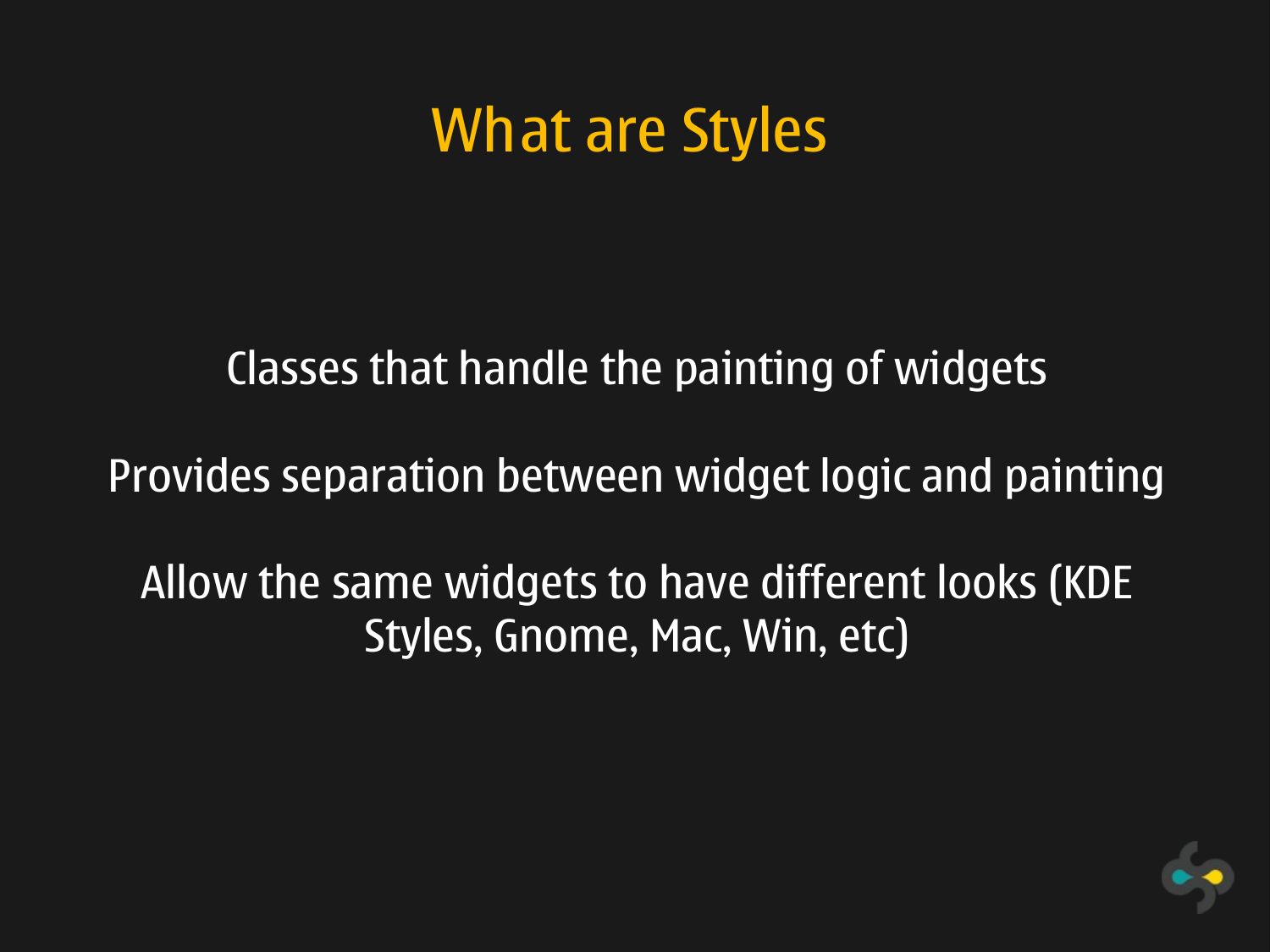### Styles in Qt and KDE

#### **QStyle** subclasses

#### Able to draw pieces of different widgets

#### Widgets delegate their painting to classes that implement the QStyle interface

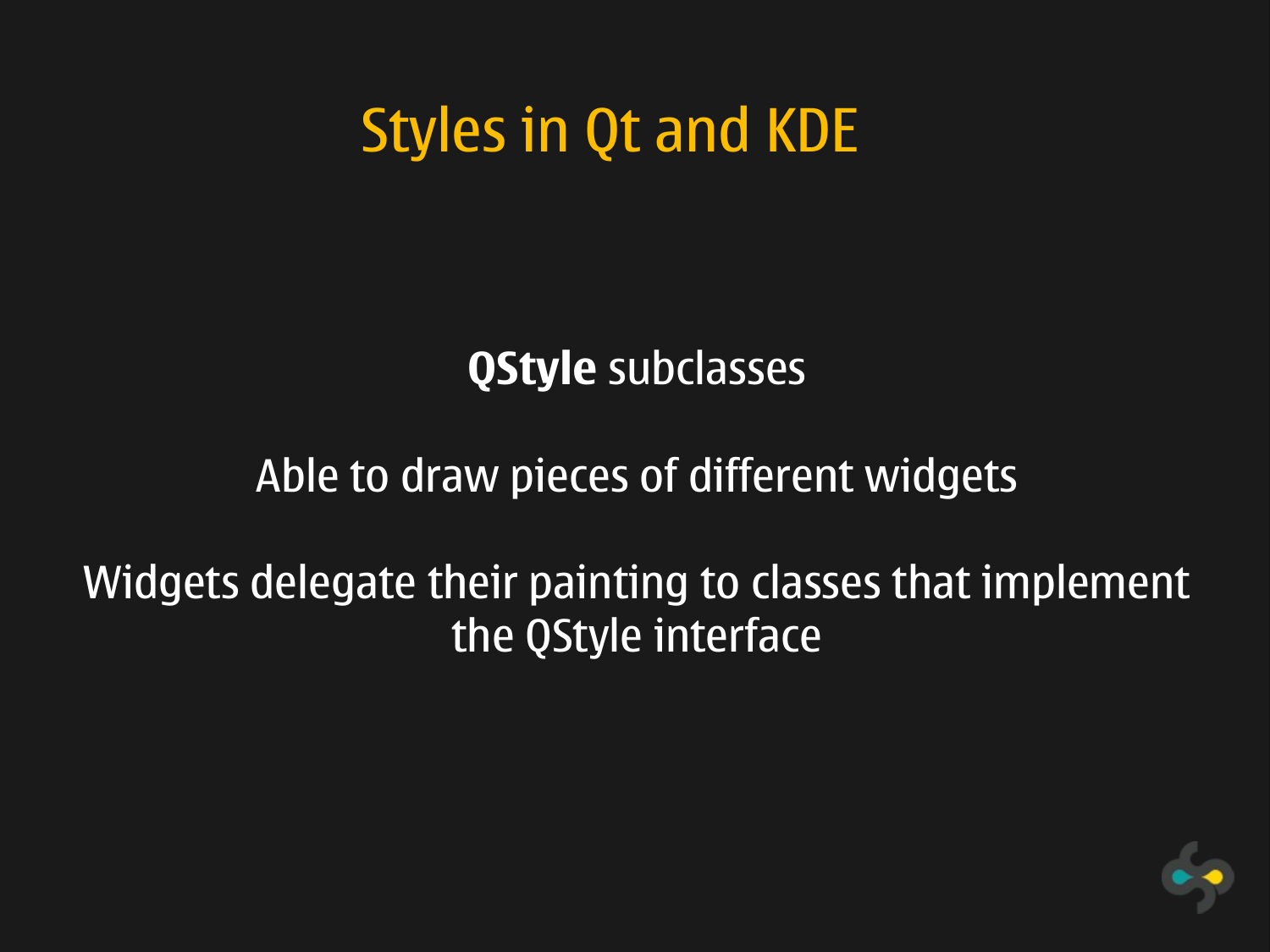#### Styles in Qt and KDE



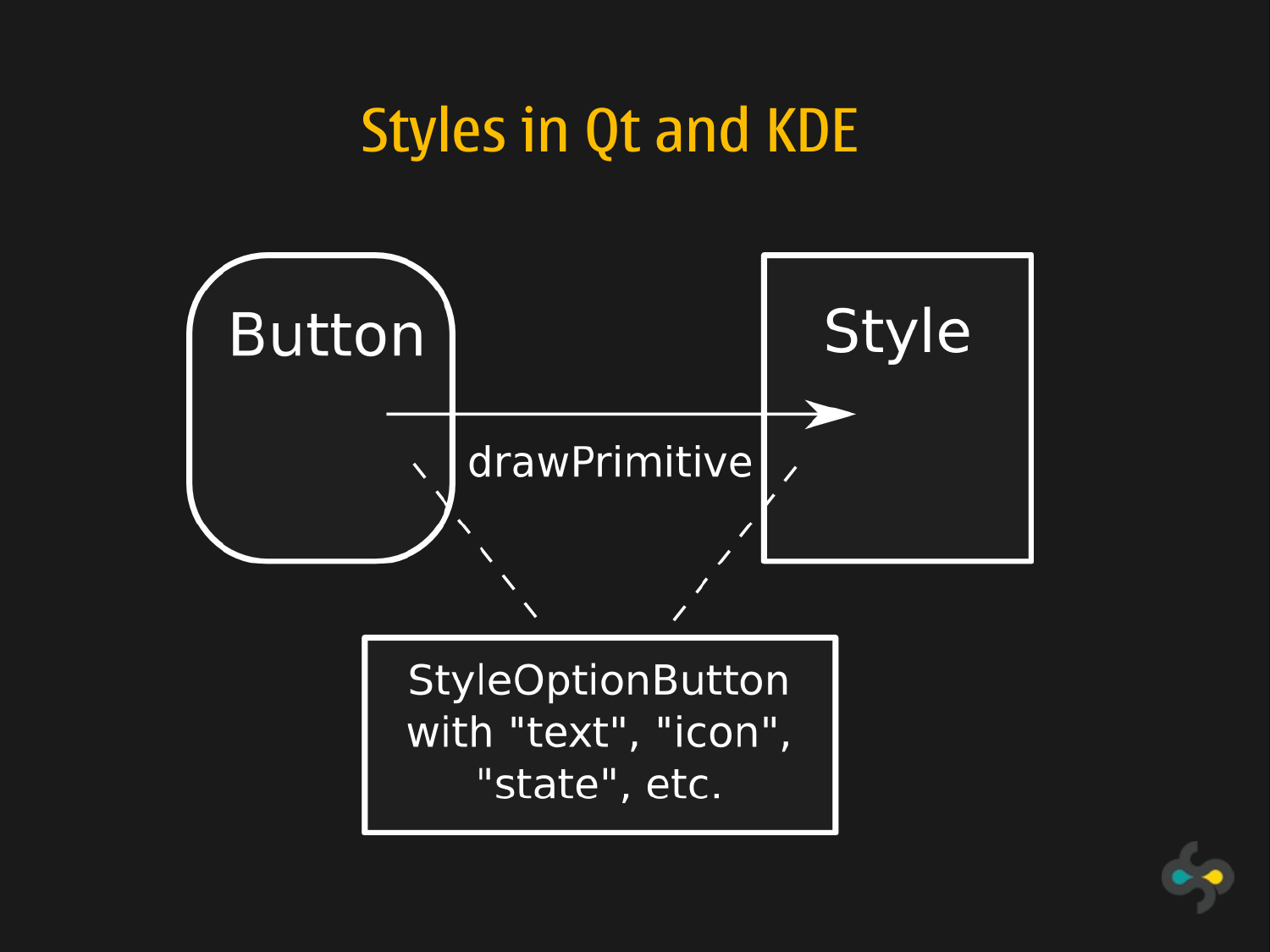### WHAT CAN BE IMPROVED

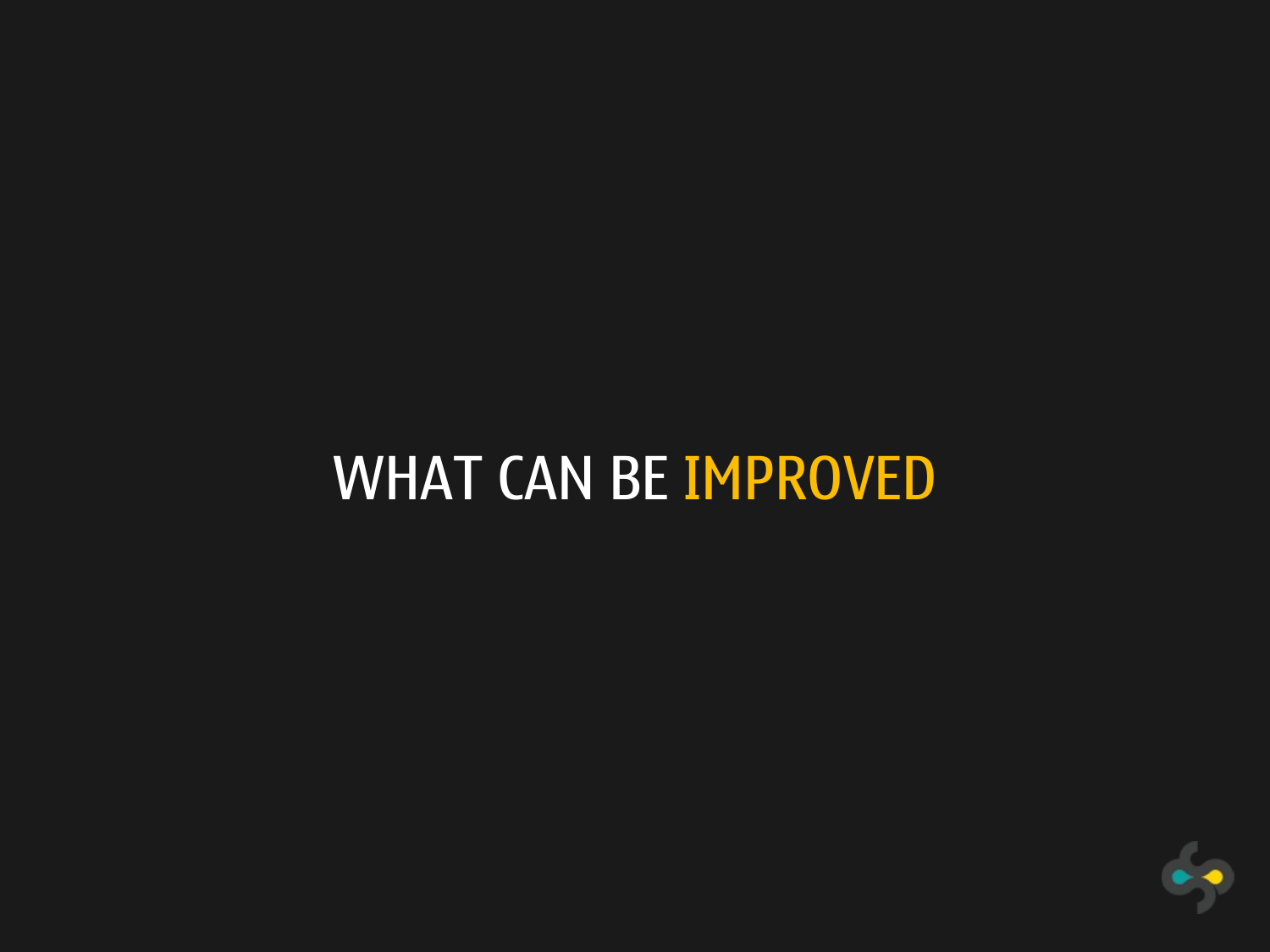### What can be improved

#### Procedural painting (bottleneck when targetting high FPS animations)

#### Ability to customize **look and feel** (flexibility to also reach mobile touch interfaces)

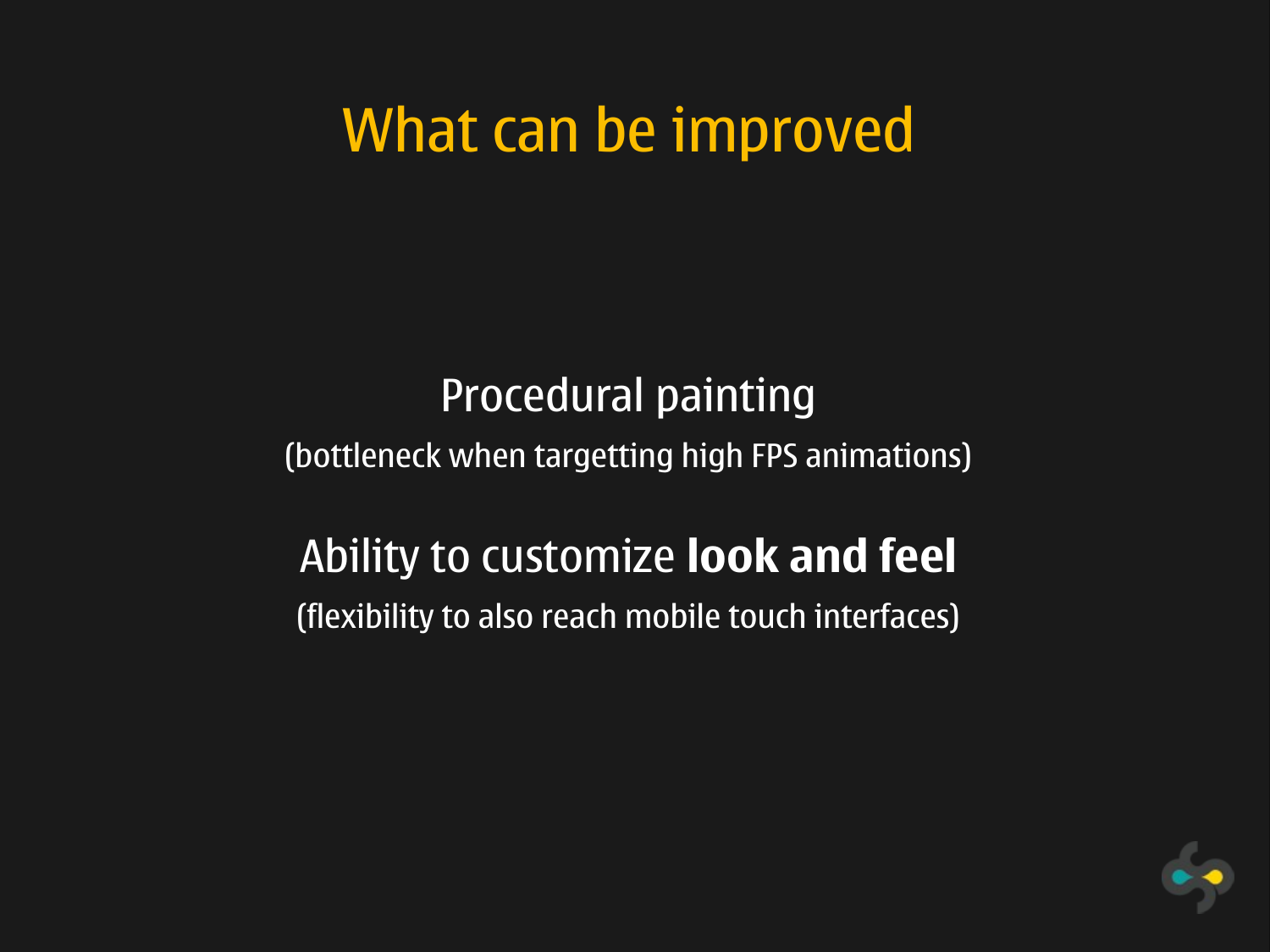### NEW APPROACH

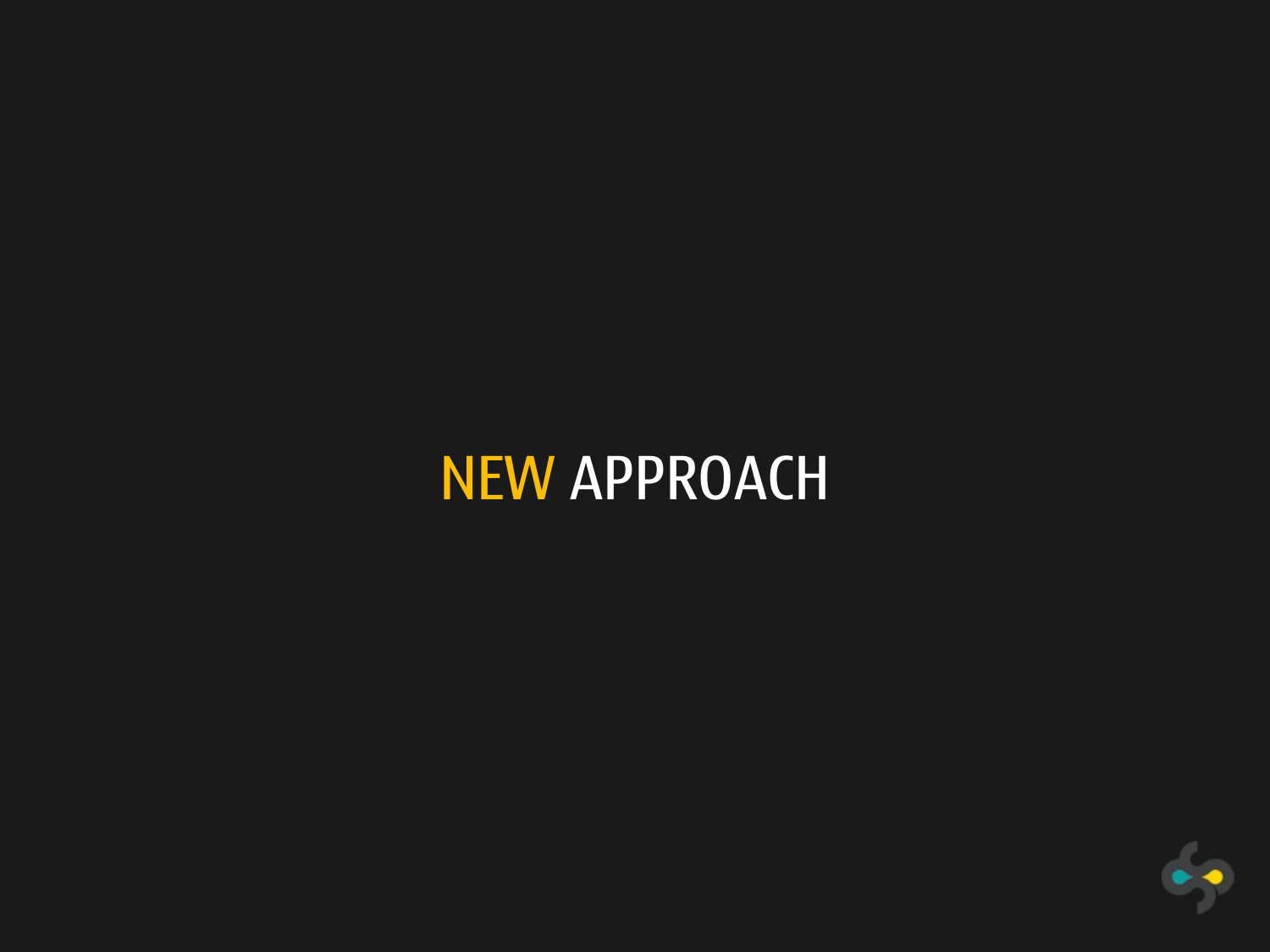### Requirements

# Fit current and future canvasses Provide an alternative to procedural paiting Empower designers to implement their ideas

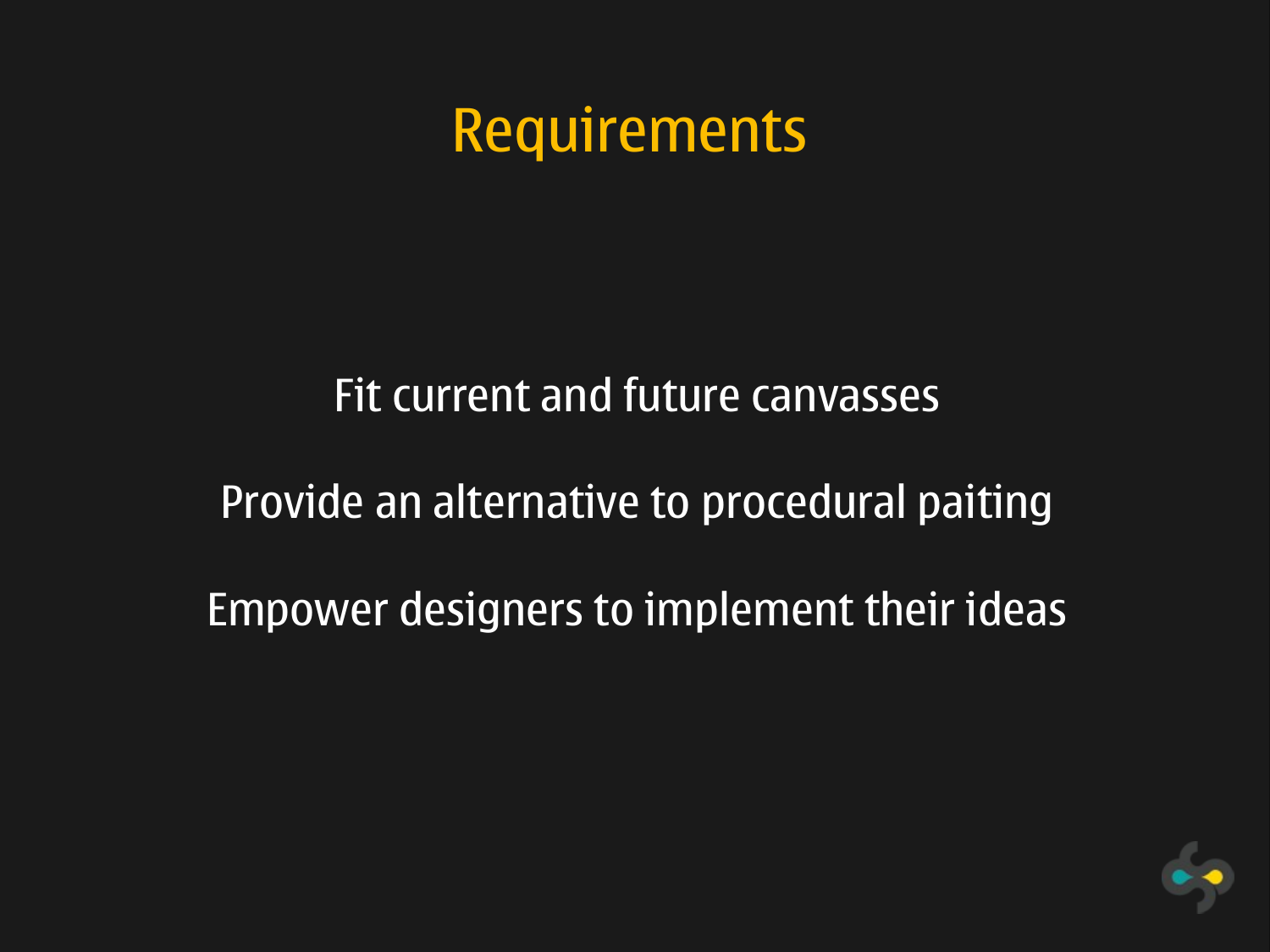### Solution

Primitives-Graph

Populating of Widgets

Property Binding

Event-handling primitives

Respect to public API

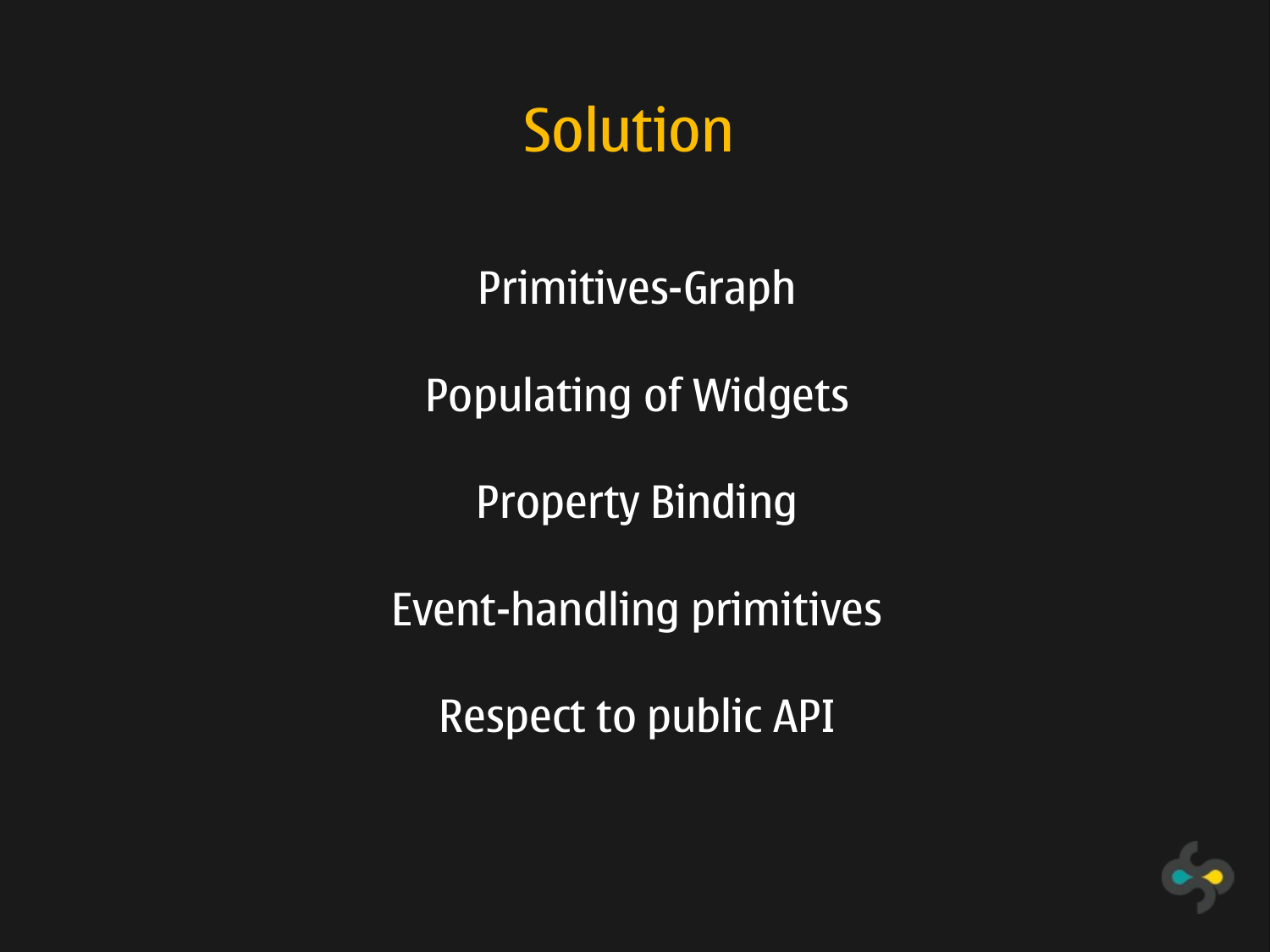### Primitives-Graph

#### Create small building blocks, or primitives

#### Primitives do the painting

#### Widgets are represented as a set of primitives

Widgets do no painting

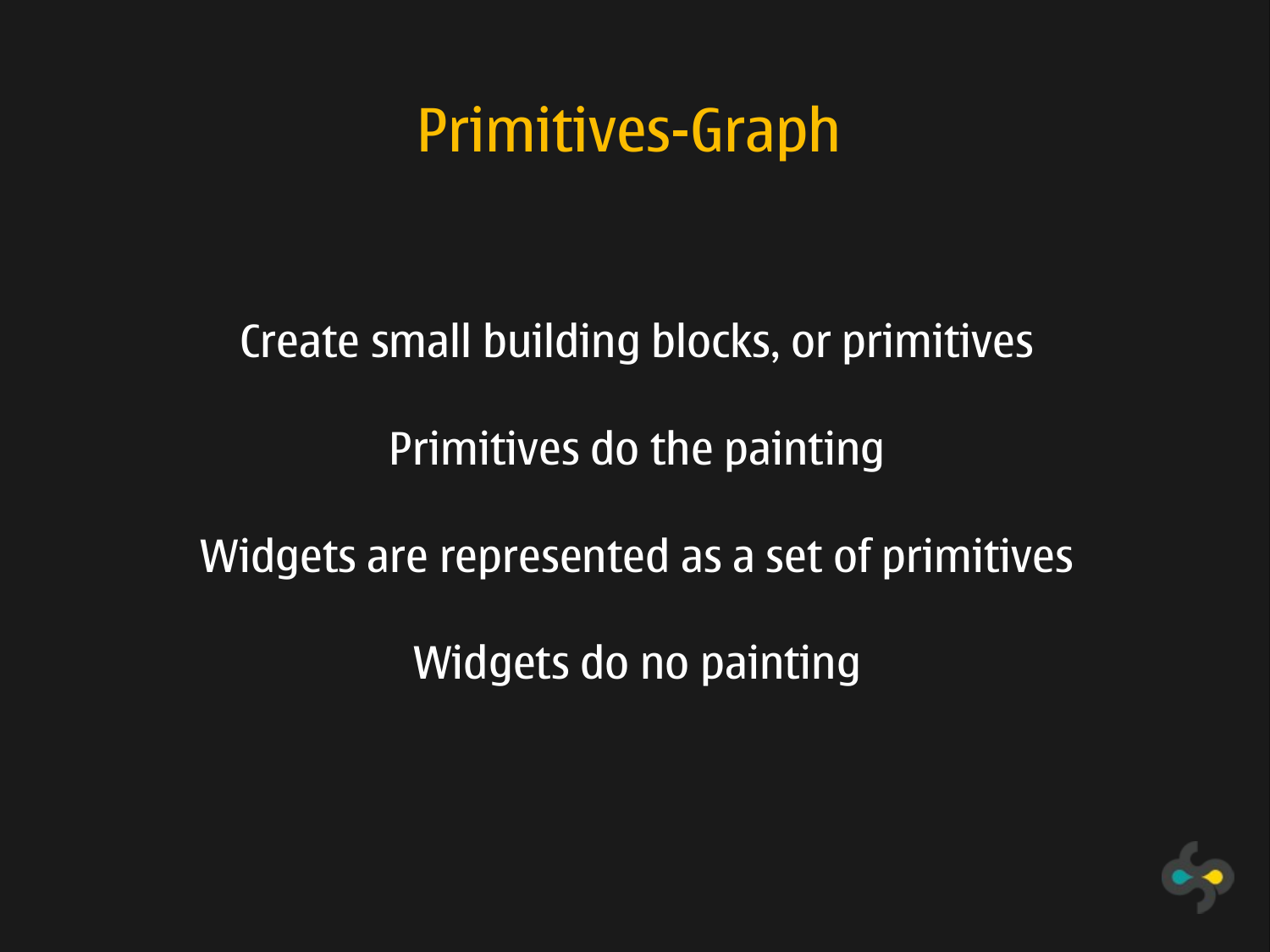### Primitives-Graph



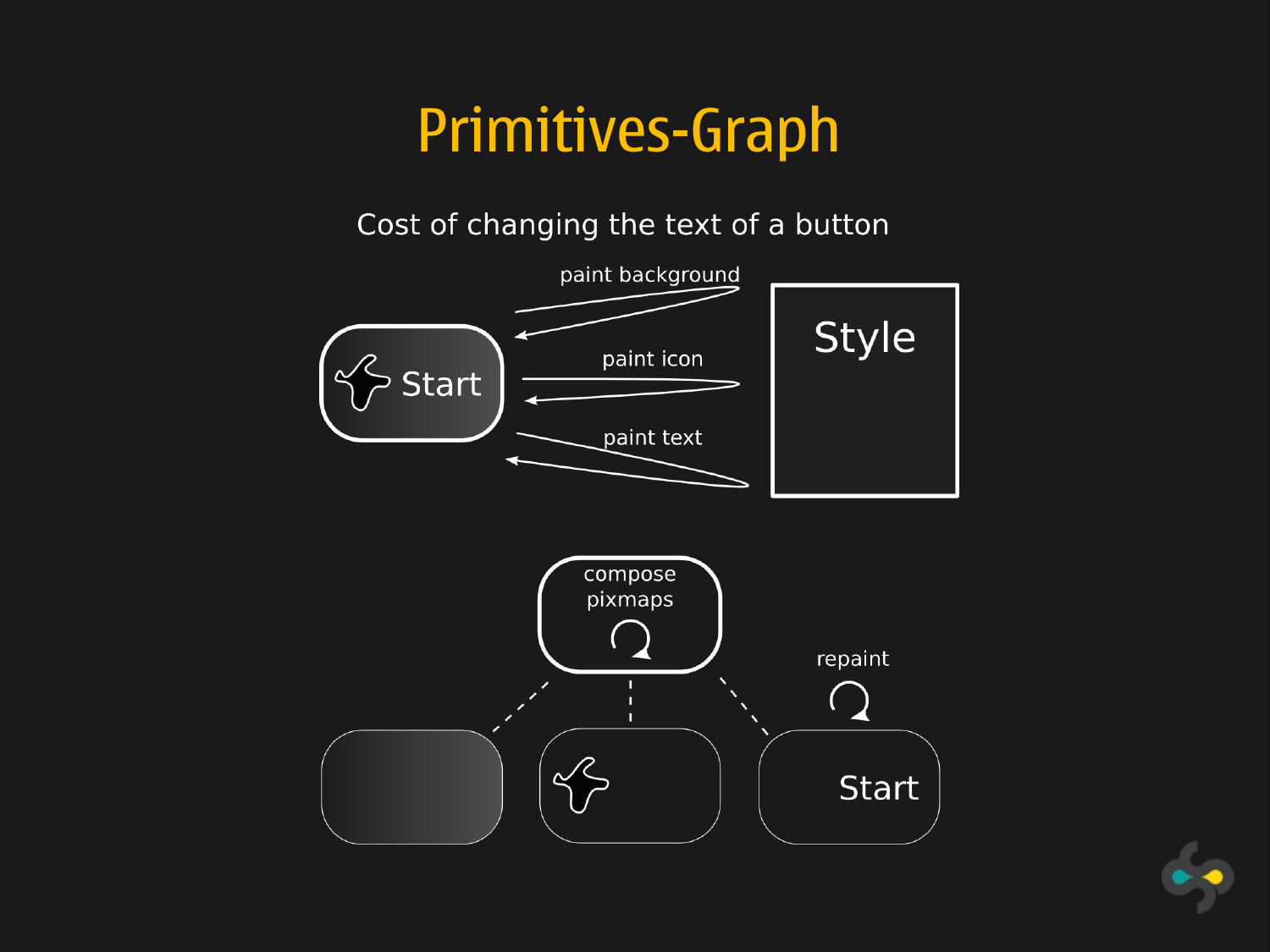### Populating Widgets

#### Current widgets call Style to paint well defined parts (background, text, etc)

#### New approach: Styles get empty widgets and populate them with primitives

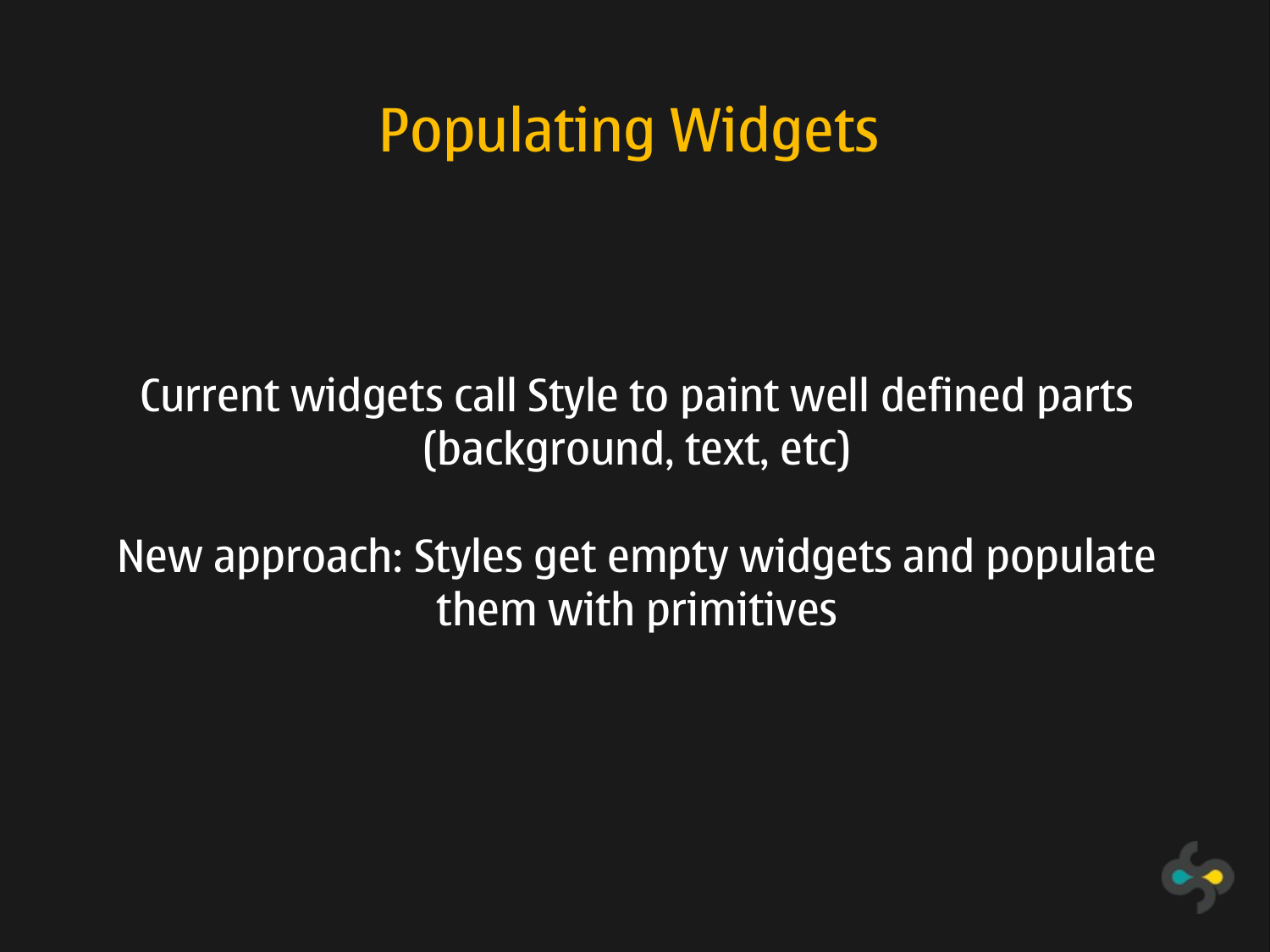### Property Binding

Painting depends on widget status Communication between widget and style Former solution was to pass data structures

New approach: binding widgets and primitive properties together

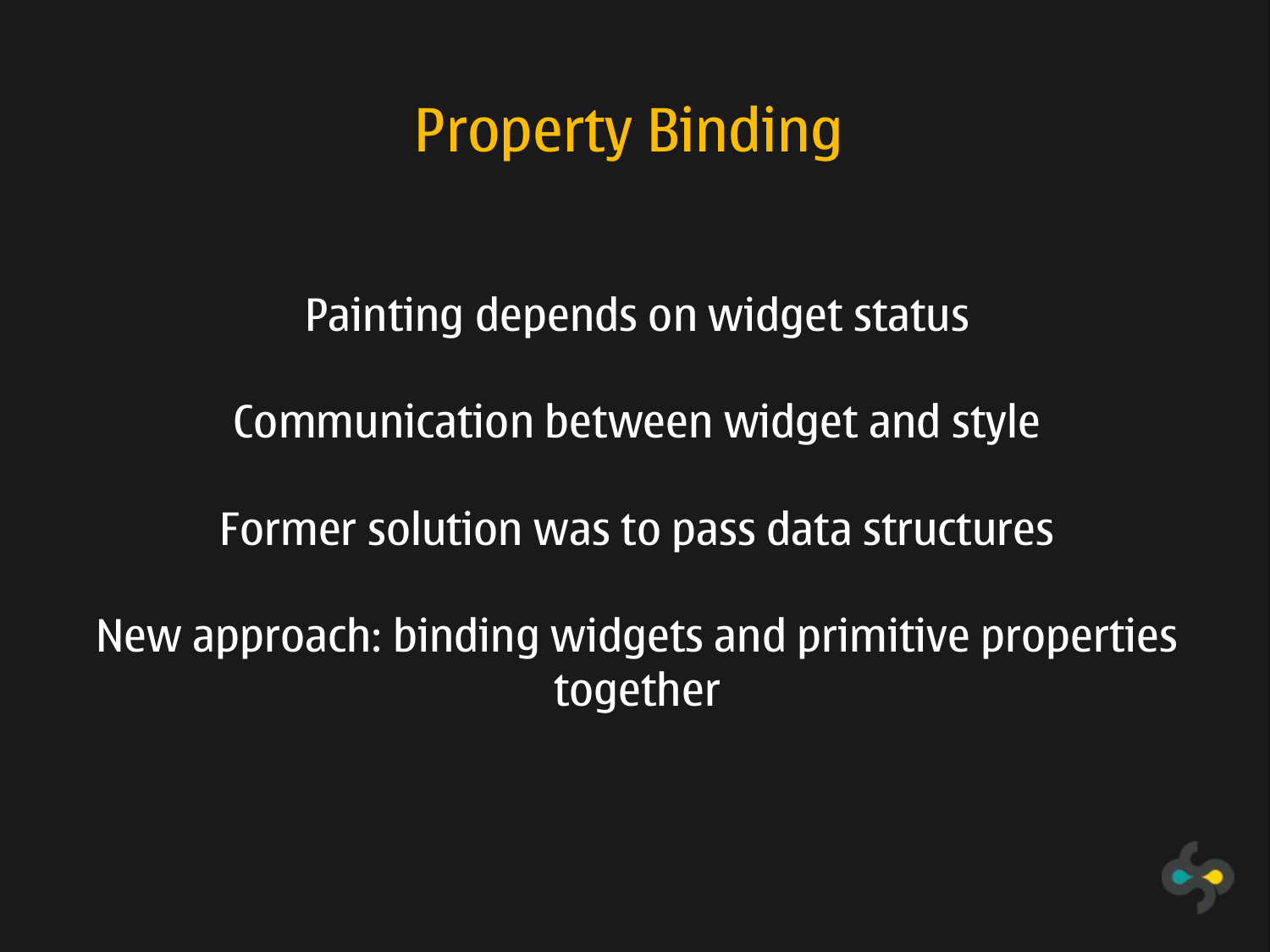### Property Binding

Data flow between widget and primitive



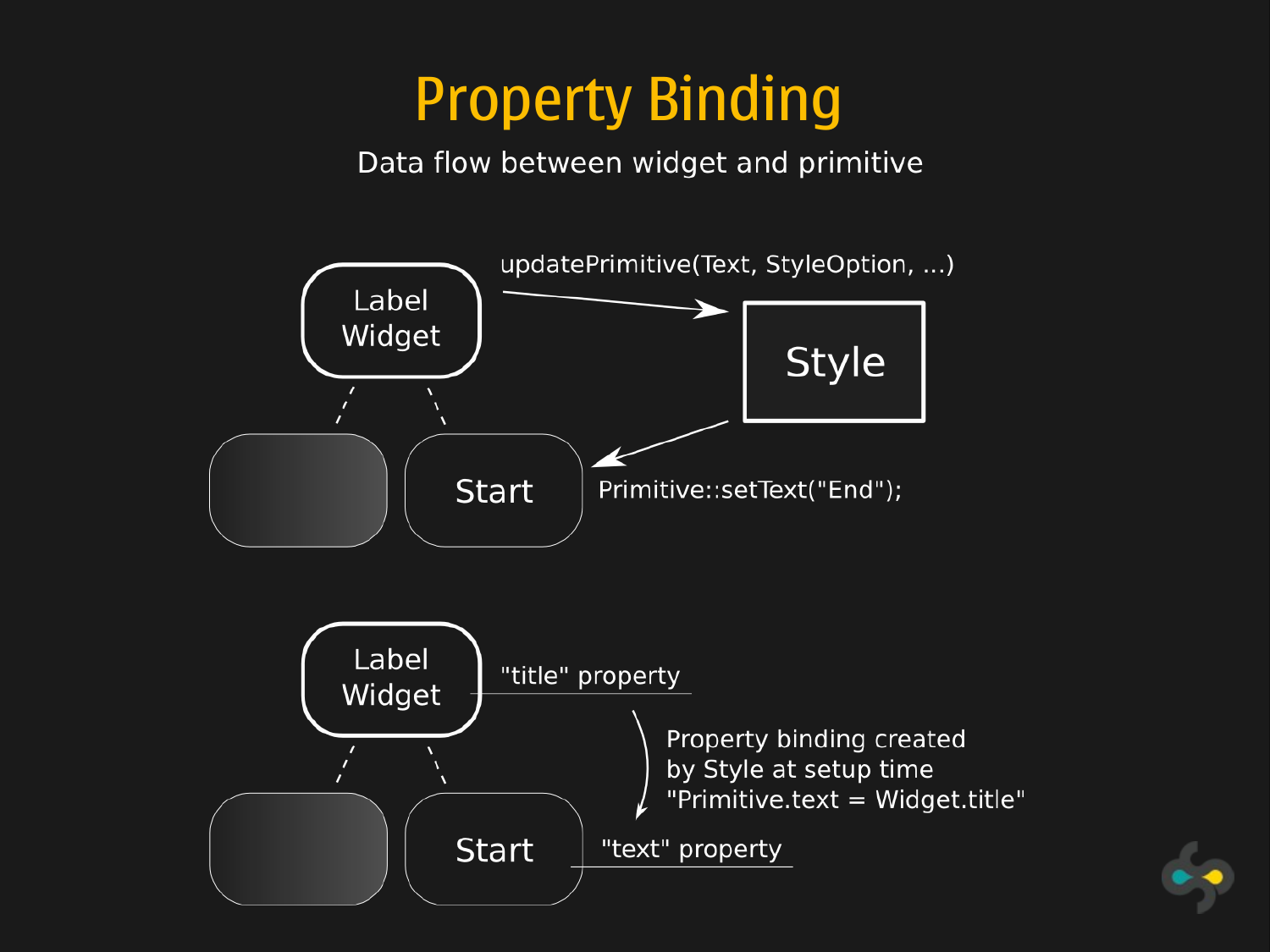### Event-handling Primitives

Current QWidgets do all event-handling Do not allow for customization New approach: add Event-handling primitives Allow for Styles to customize widget behaviour

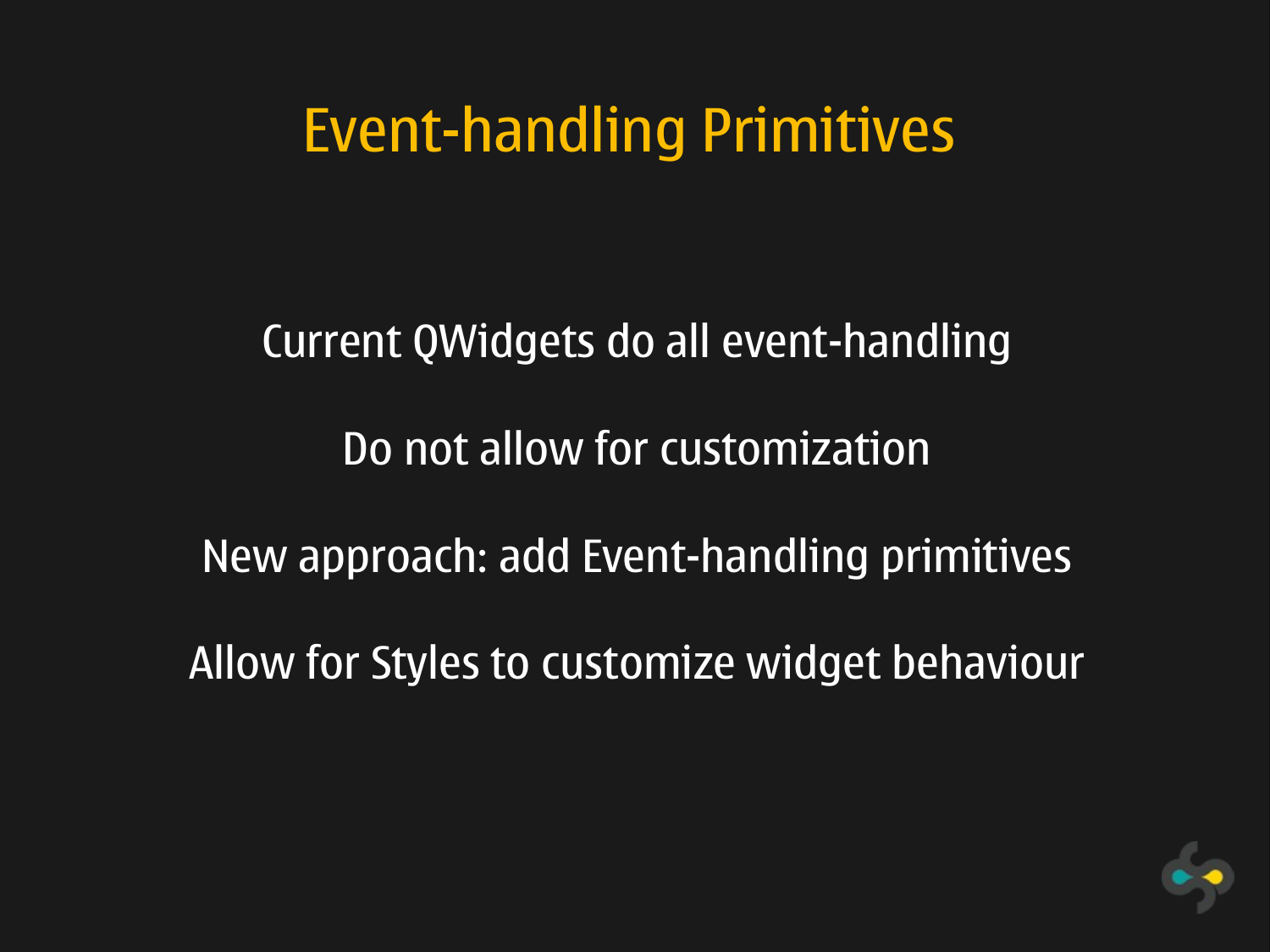### Event-handling Primitives

#### Event handling primitive used in Button Widget



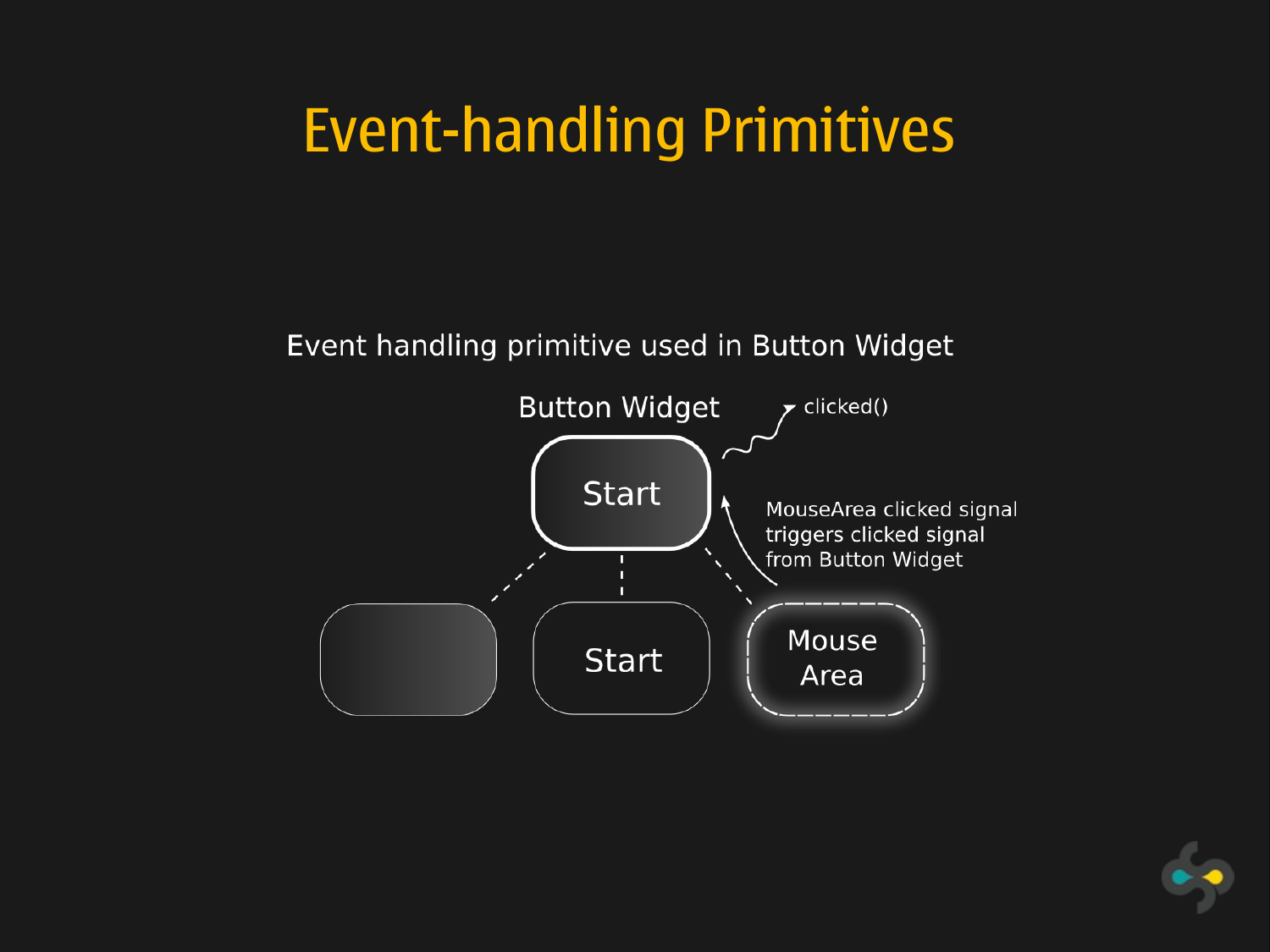### Respect to public API

#### If look and behaviour can be changed, what is left to define a Widget?

#### New approach: The public API of a widget needs to be respected in a consistent way

API is exported as properties that are bound to the primitives

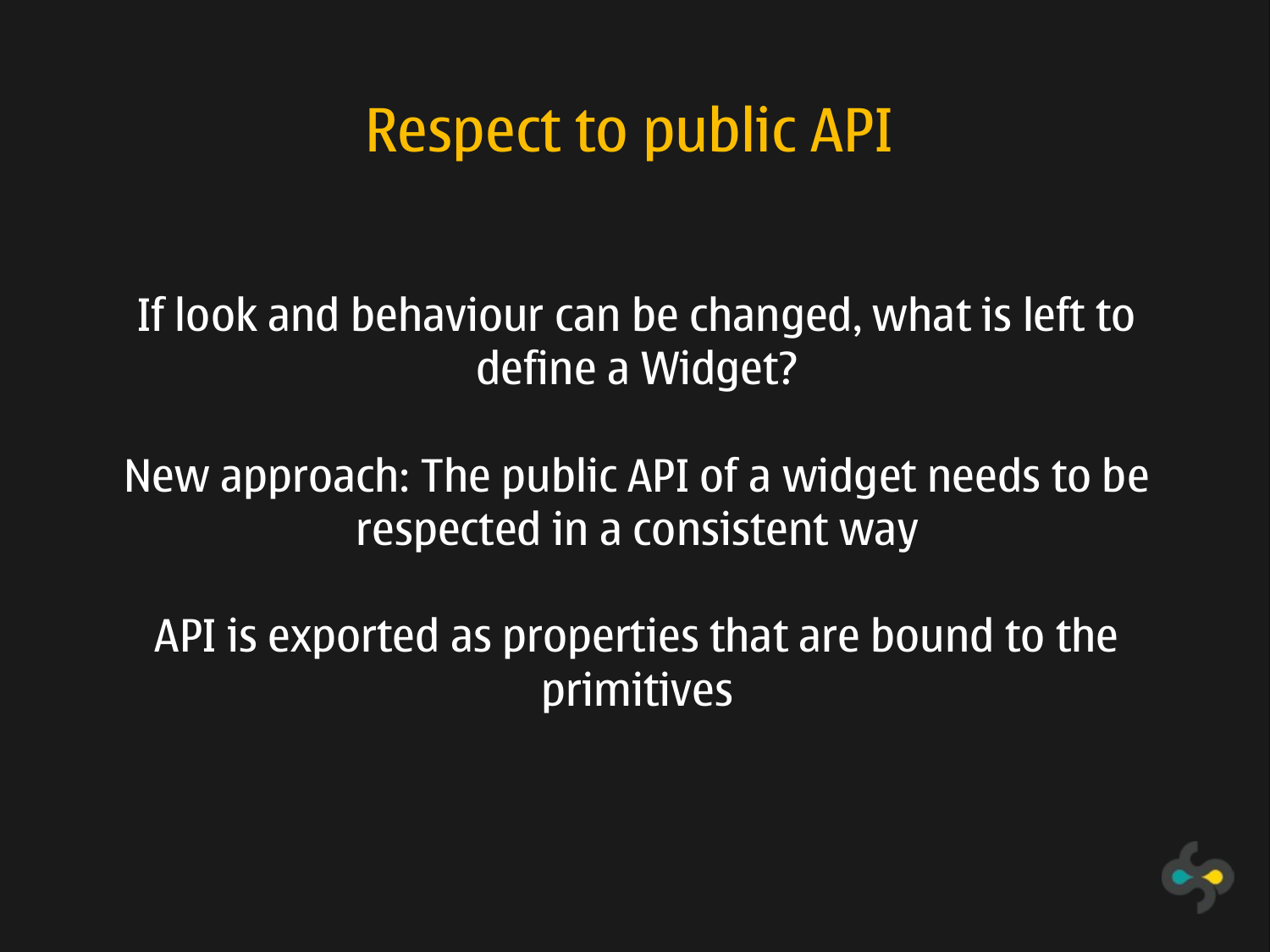### Respect to public API

Data binding in ProgressBar Widget made of two primitives



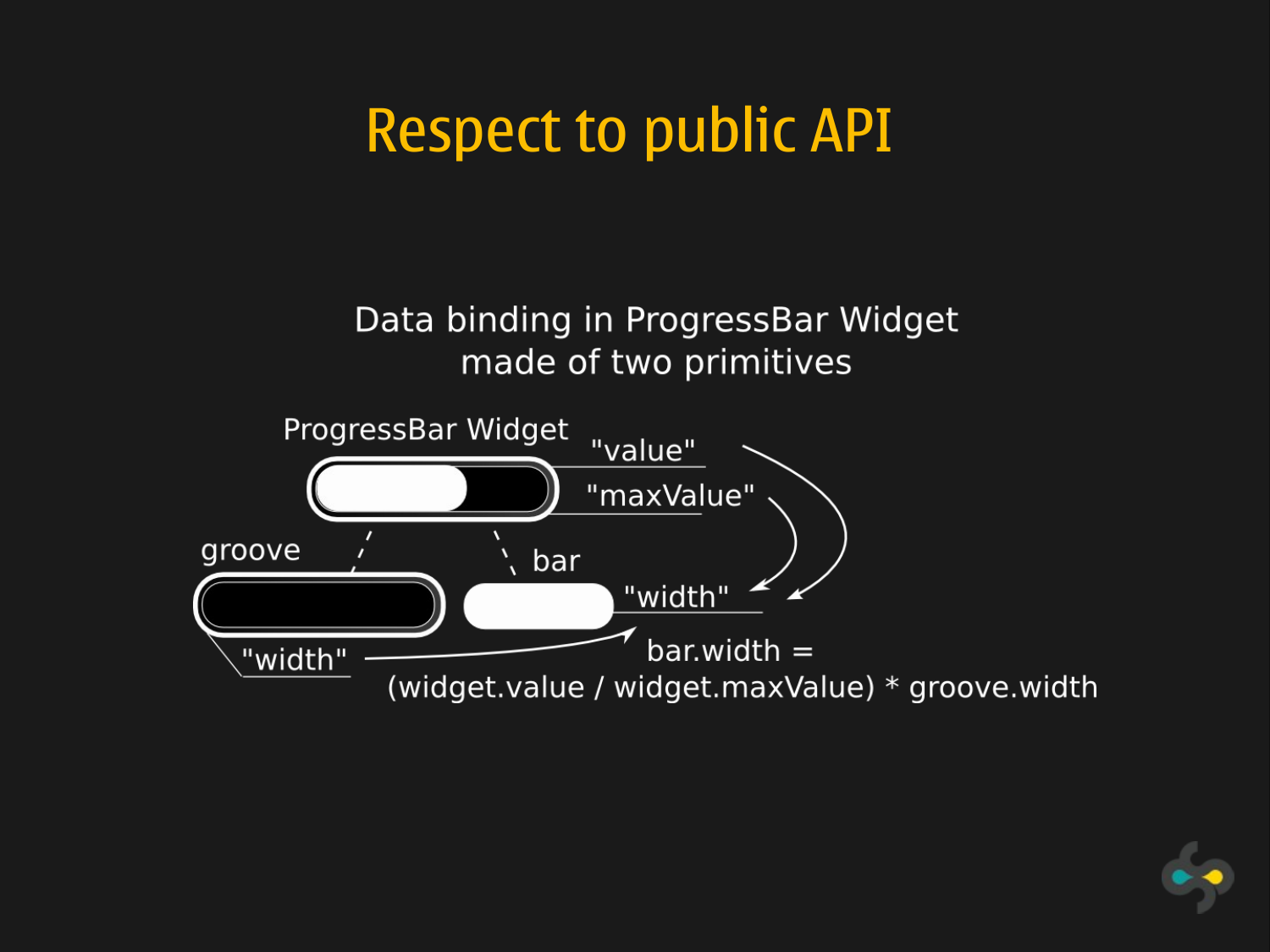## QtQuick INTEGRATION

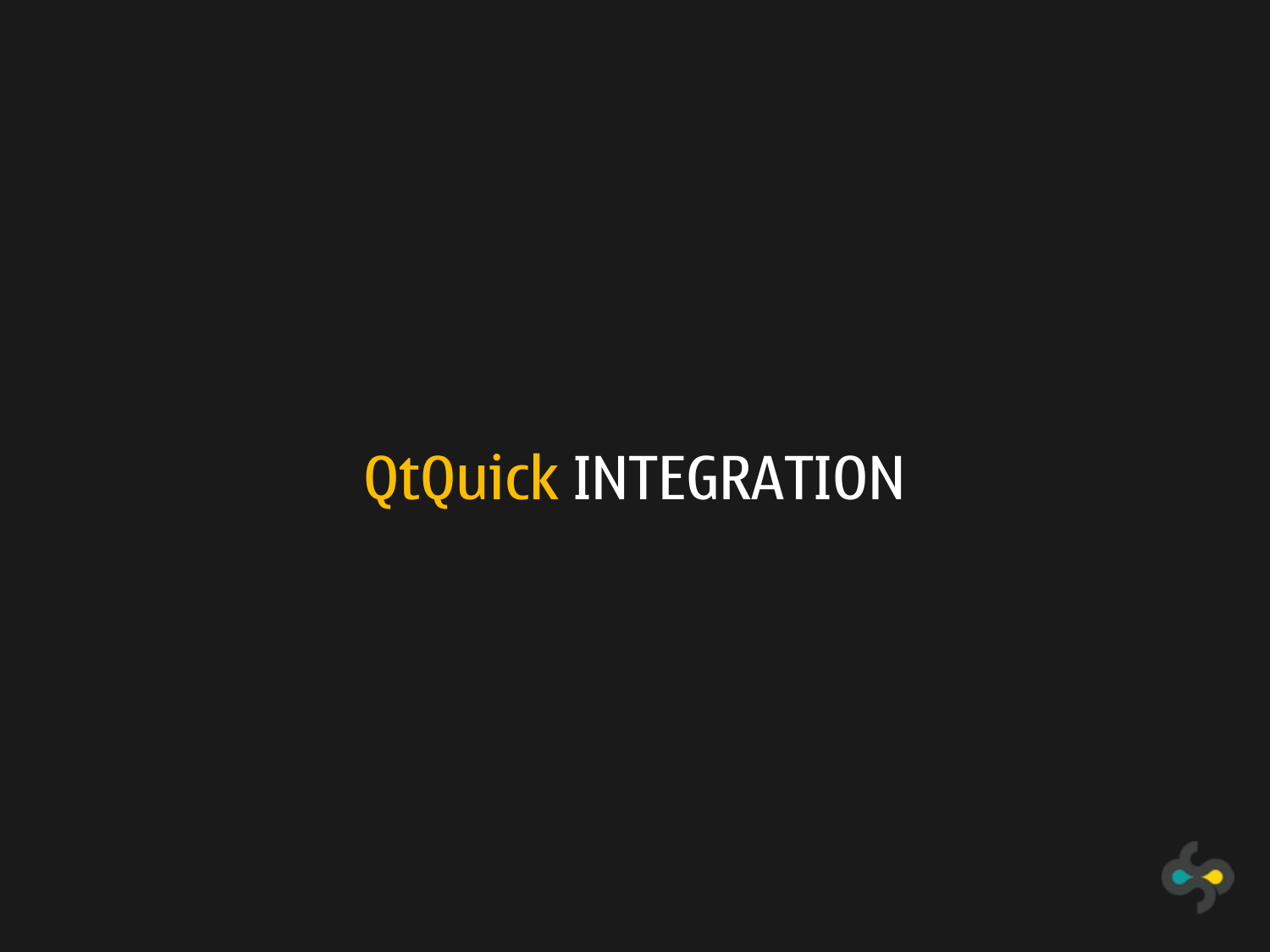### Interaction with QtQuick

#### QtQuick is a tool to describe Graphic User Interfaces in a declarative way

(in opposition to the standard way of imperativelly creating widgets)

#### Allows for faster creation of fluid GUIs

Shortens the gap between designers and developers

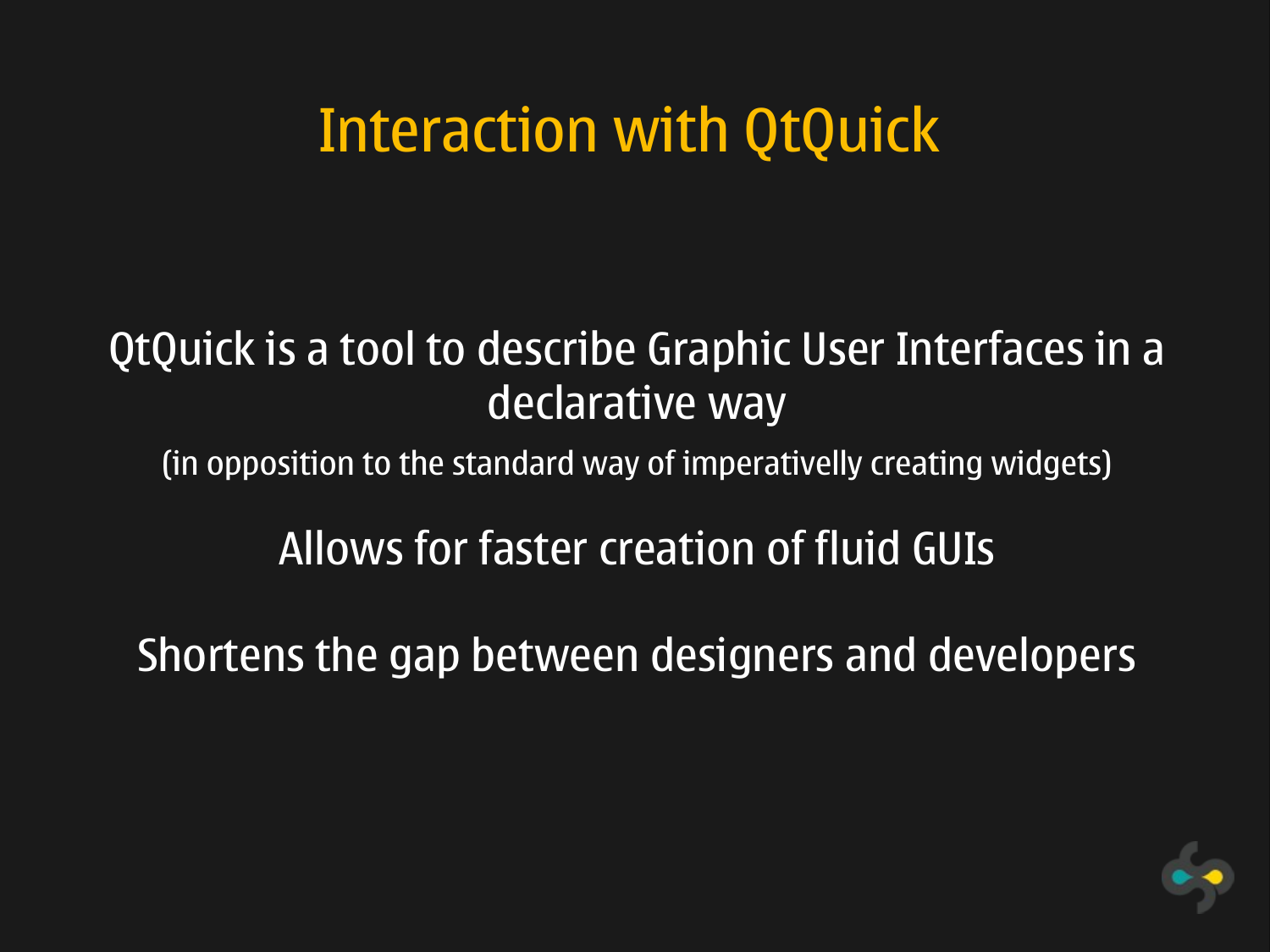### Interaction with QtQuick

Should my interface use custom QtQuick components or standard, native looking, widgets ?

Custom sexy looks or native familiar experience?

Differentiate between what is the UI core and what is support.

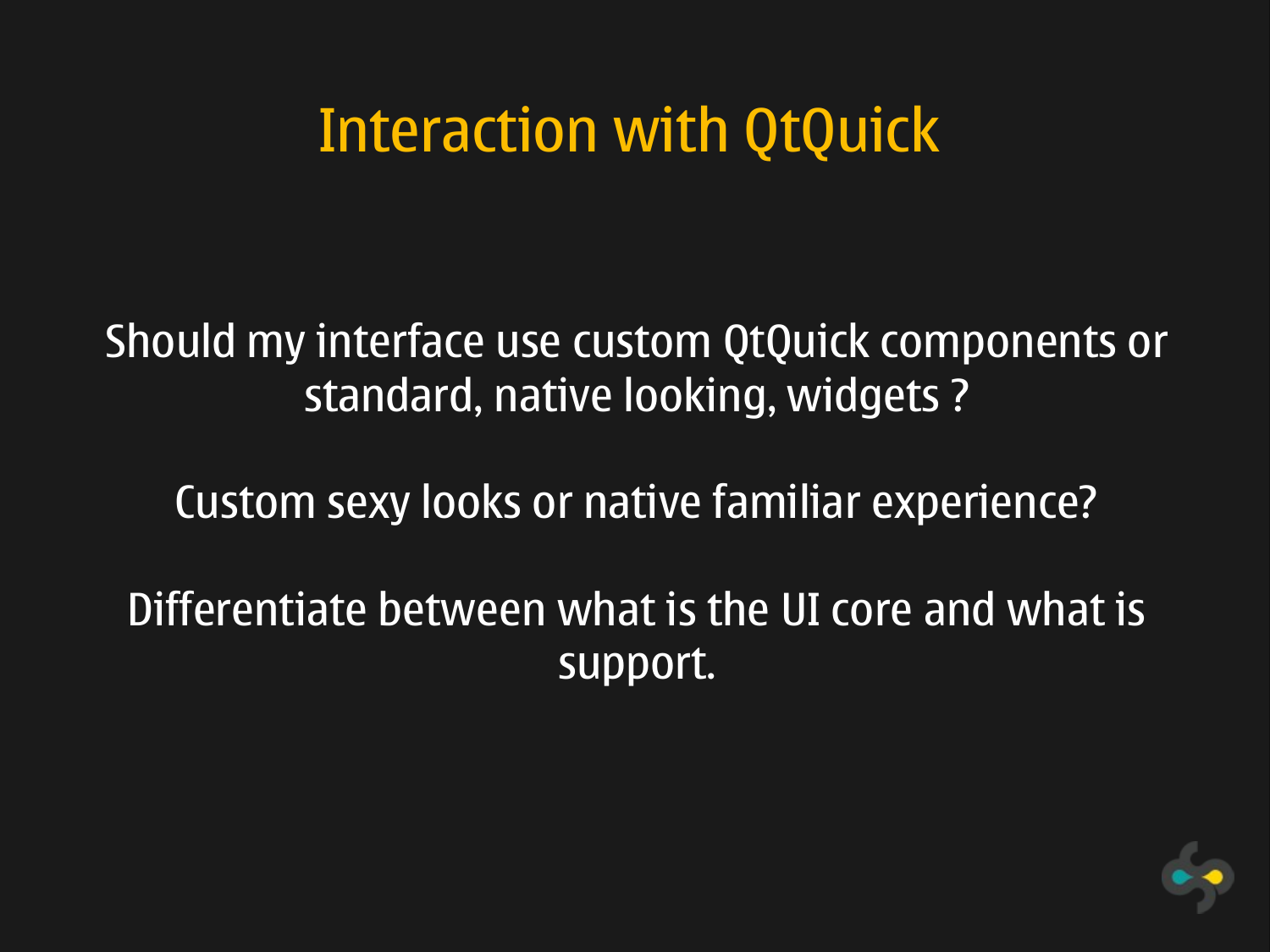### Styleable widgets in QtQuick

#### Easy of use of QML layouting

#### Platform consistency with native-looking widgets

#### Export C++ widgets that use the Style interface behind the scenes

Primarily for the support part of QML interfaces

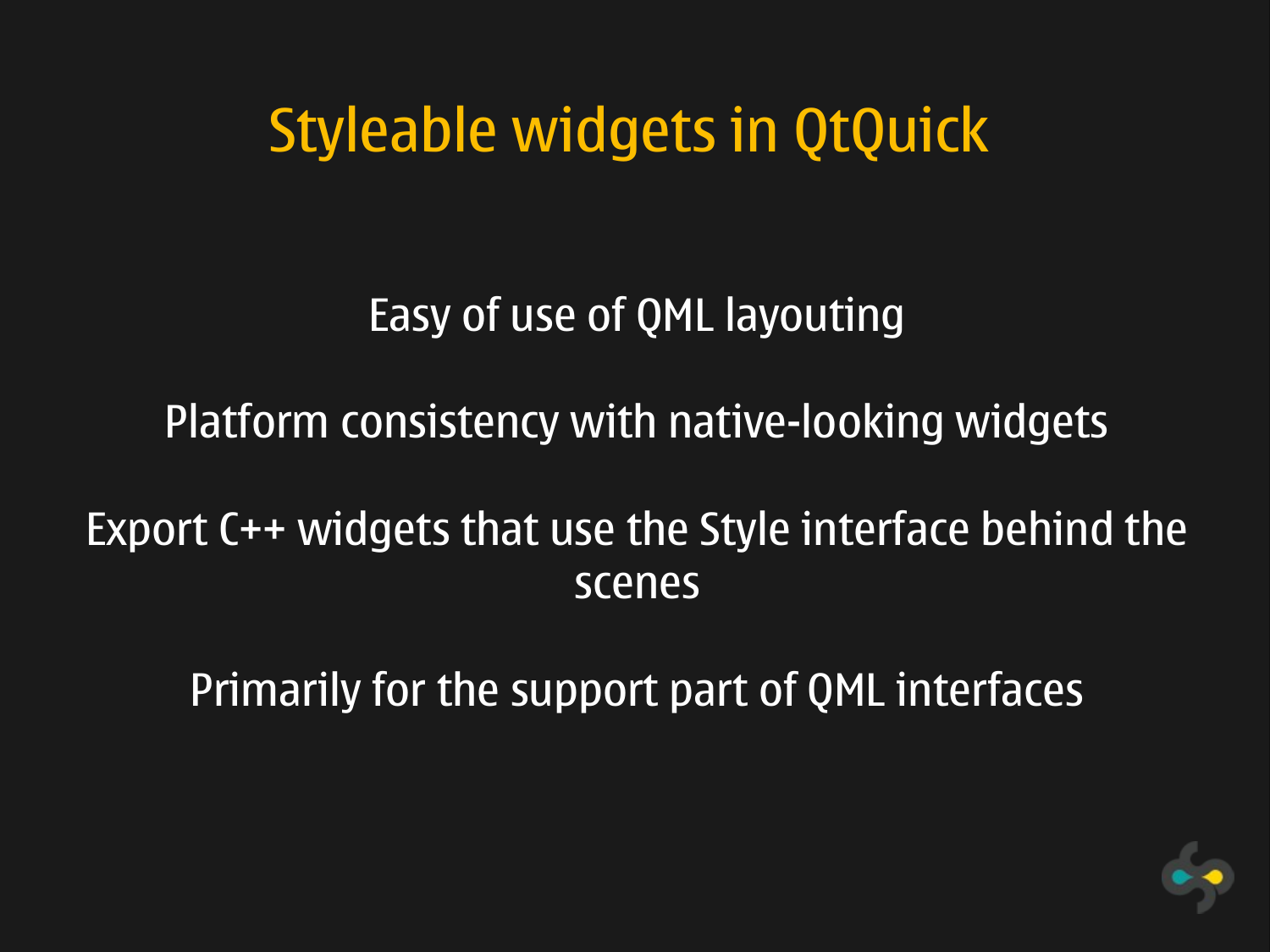### QtQuick as a widget styling tool

Current workflow requires C++ developers to implement styles as directed by designers

Some designers are able to use QML themselves

What if designers could change the looks of all existing KDE applications by using QML only?

KDE app developers do not need to leave C++

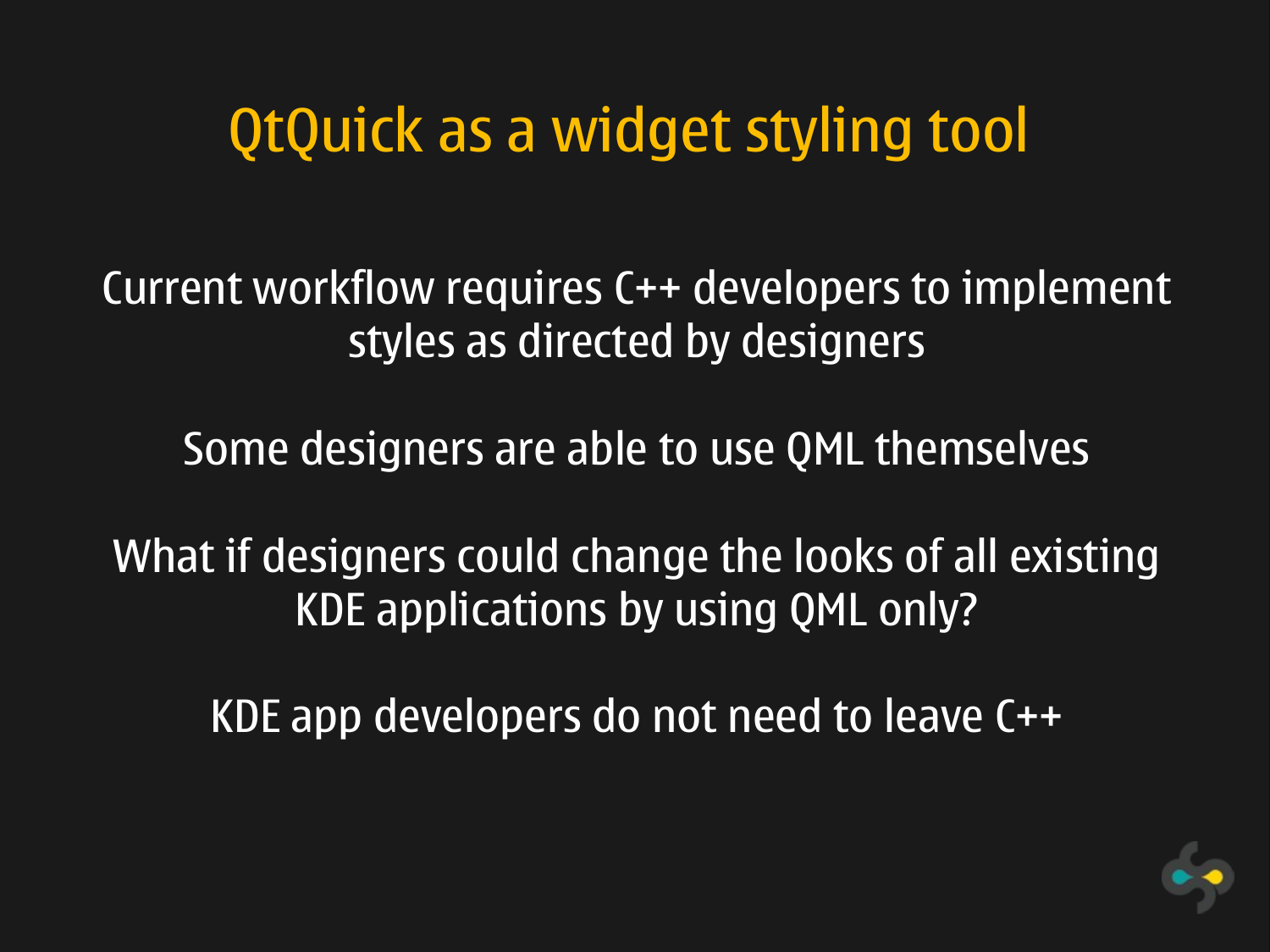### QtQuick as a widget styling tool



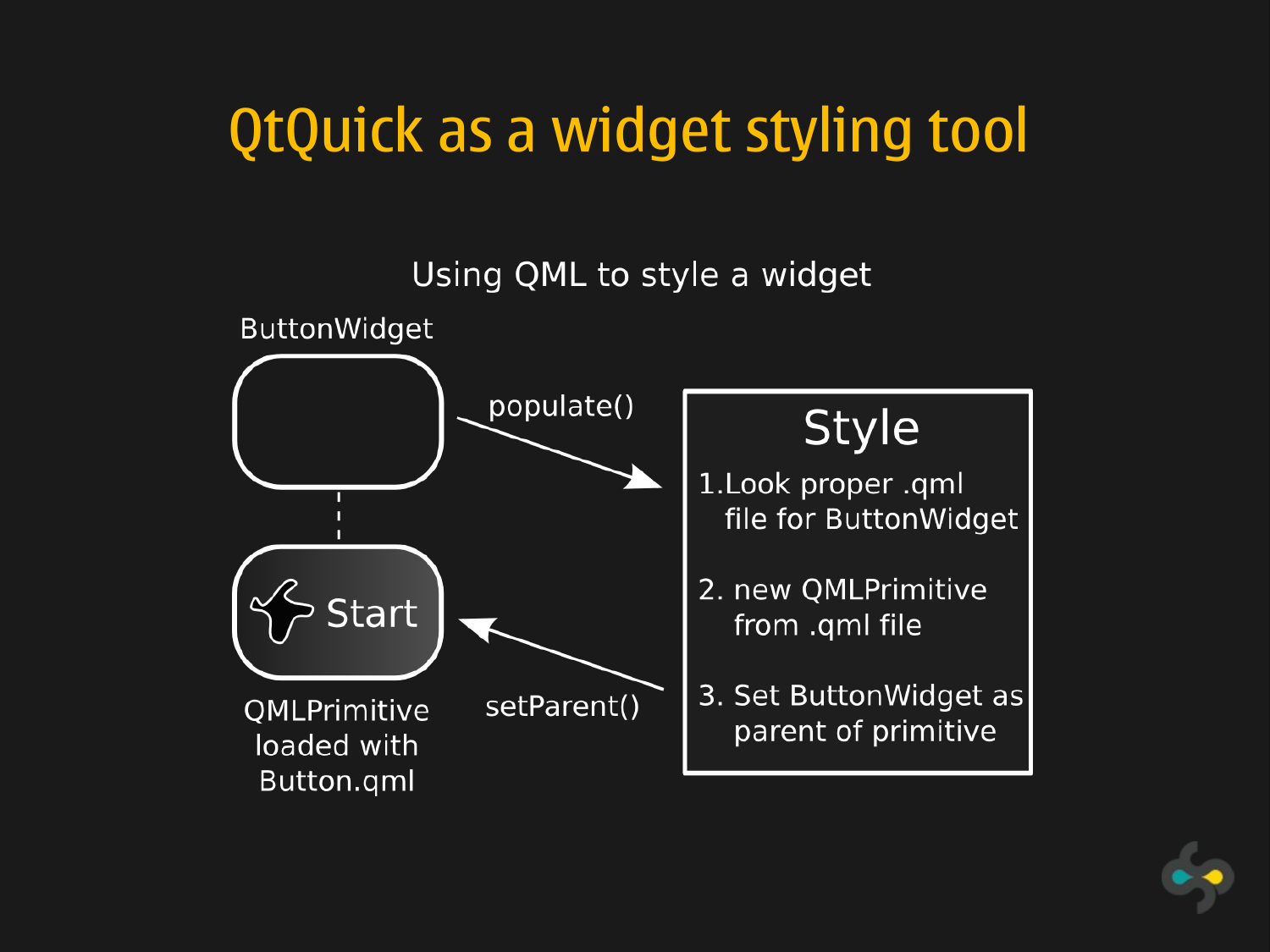### **Conclusion**

Solution relies on QObject properties and data binding, concepts similar to QML

Does not rely on specific canvas implementation

Tries to use few high level concepts

Not much C++ magic or machinary

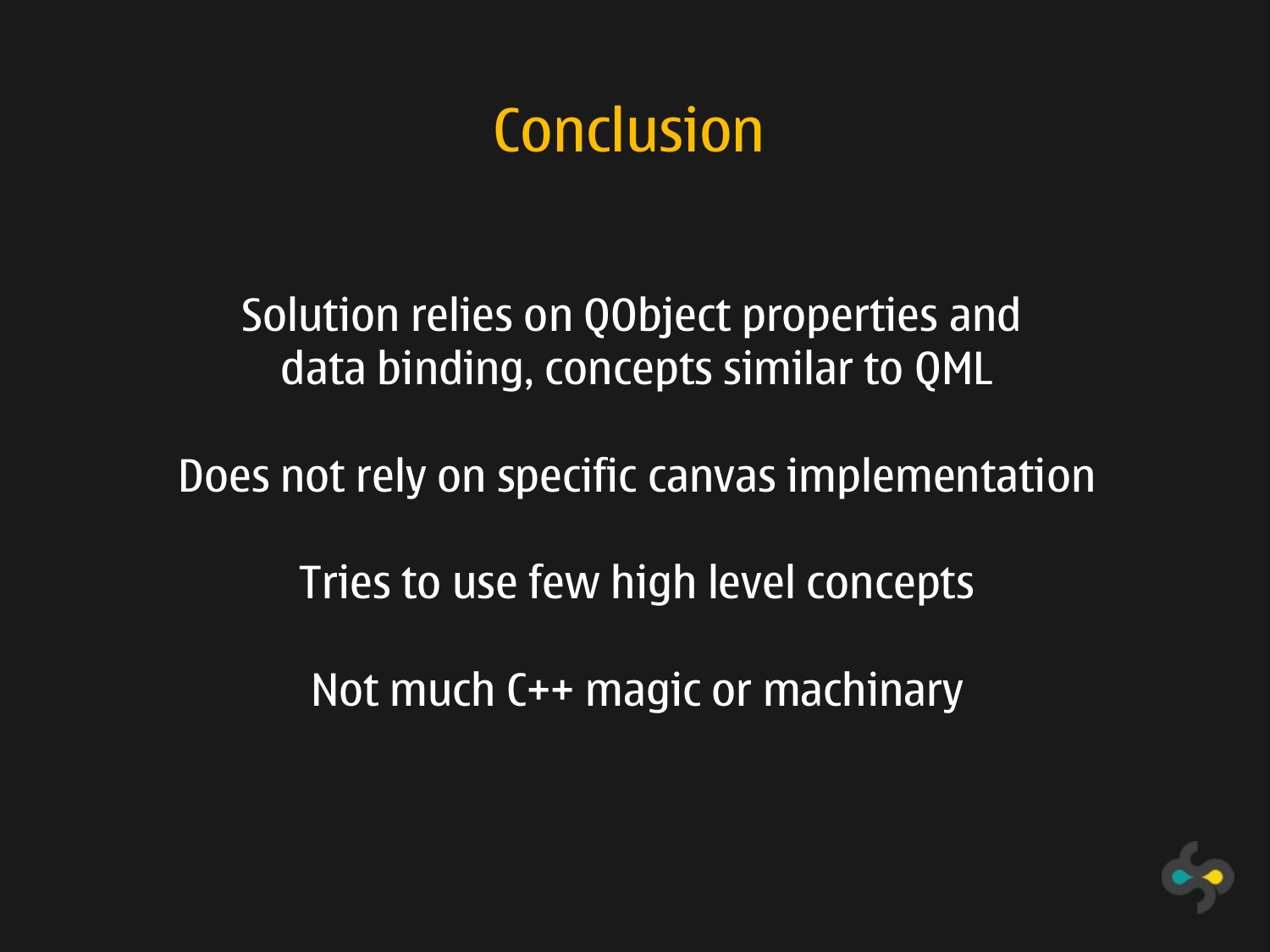On going work

#### Still in Proof of Concept stage

#### Can be implemented upstream in Qt or in KDE

Has been discussed in plasma-devel